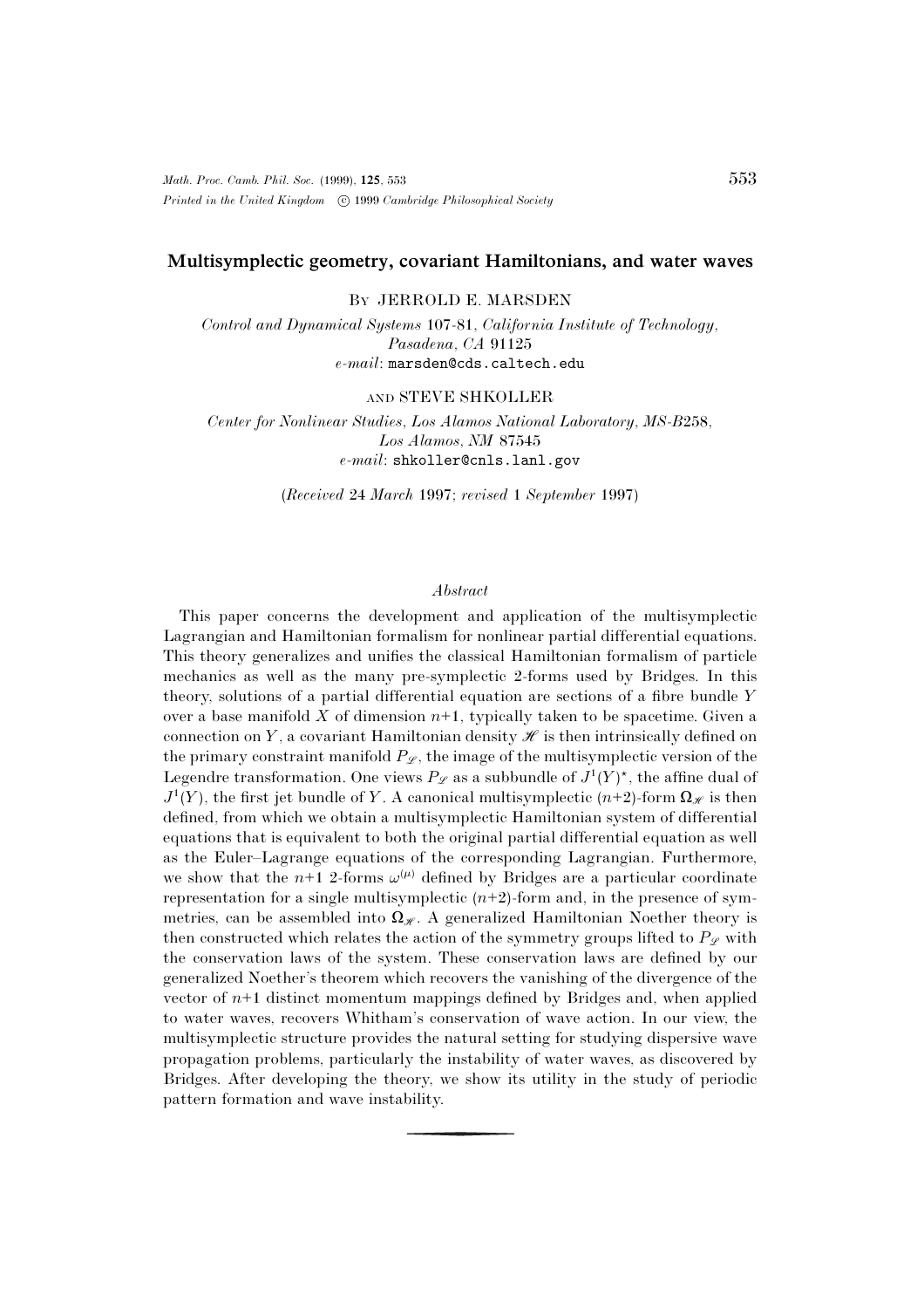### 1. Introduction

The canonical symplectic structure on the cotangent bundle of a given configuration space provides a natural correspondence between Hamiltonian vector fields that govern the evolution of conservative ordinary differential equations and the Hamiltonian functions which describe them. The setting of tangent and cotangent bundles also provides a natural setting for the Lagrangian description of dynamics and the Legendre transformation that connects the Lagrangian and Hamiltonian points of view.

In either case, the use of vector fields for the description of the dynamics is natural, because for ordinary differential equations there is a single distinguished variable, time. On the contrary, in systems of partial differential equations solutions depend on multiple variables, usually spatial as well as temporal, so one can make the case that a single vector field is not the appropriate point of view because it would require collapsing all of the spatial structure of a solution to a single point of phase space. This occurs when a choice is made to consider the time coordinate separately and describe the dynamics in terms of an infinite-dimensional space of fields at a given instant in time. Although this methodology has been very successful, availing itself to the powerful organizing structure of the theory of evolution operators from a point of view of functional analysis, its immediate affect is a break of manifest covariance.

To maintain a covariant description one can use a generalization of symplectic geometry known as multisymplectic geometry. This subject has a long and distinguished history that we shall not review in this article; rather, we follow the framework established in [7–9], wherein relativistic field theories with Dirac–Bergmann type constraints are considered in a Lagrangian formalism while the Hamiltonian formalism relies on a 'space  $+$  time' (or  $3+1$ ) split. These references contain citations to much of the important literature and history of the subject.

It is interesting that the structure of connection is not necessary to intrinsically define the Lagrangian formalism (as shown in the preceding references), while for the intrinsic definition of a covariant Hamiltonian the introduction of such a structure is essential. Of course, one can avoid a connection if one is willing to confine ones attention to local coordinates. We give an intrinsic definition of the covariant Hamiltonian so that we may examine the fundamental interplay of the equivariance of Hamiltonian and Lagrangian densities with respect to group actions.

Our objective is to use a variant of the multisymplectic Hamiltonian formalism to generalize and make intrinsic the seminal and extremely important work of Bridges [1–3] on wave propagation, periodic pattern formation and linear instability. Roughly speaking, our main result states that in the case of  $n$  distinct and possibly unbounded spatial directions, the  $n+1$  pre-symplectic 2-forms introduced by Bridges are actually contained in a single higher degree multisymplectic  $(n+2)$ -form and that, in the presence of symmetries, these many forms can be assembled into this single canonical form. Furthermore, the covariant Hamiltonian Noether theory that we construct generalizes Bridges' clever decomposition of water wave conservation laws and is an intrinsic restatement of the constrained variational principles which lead to the existence of water wave instabilities and diagonal periodic pattern formation.

We begin in Section 2 by recalling some of the basic constructions and a few key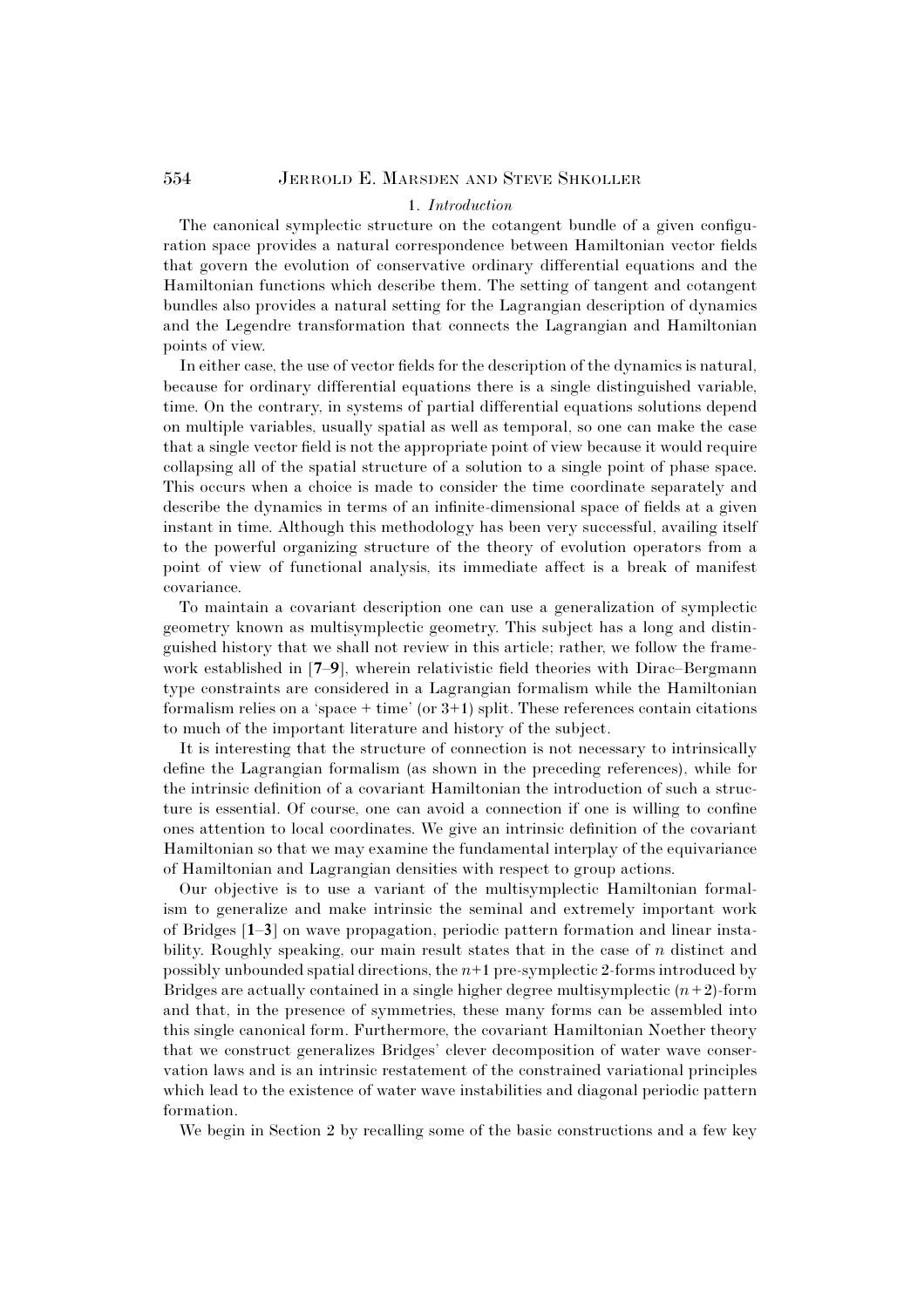results from the multisymplectic formalism of [8]. In Section 3, we add the structure of connection and intrinsically define our covariant Hamiltonian density. In Section 4 we show that our multisymplectic formalism generalizes the classical theory of particle mechanics, as well Bridges' theory of nonlinear partial differential equations. Section 5 is devoted to our development of a covariant Hamiltonian Noether theory. In Section 6 we show how this theory recovers the classical conservation laws of particle mechanics as well as the new conservation laws proposed by Bridges [2] for studying water waves. Finally, in Section 7 we show how our general theory applies to the study of periodic pattern formation and the instability of waves.

## 2. Multisymplectic geometry

A covariant configuration bundle is a finite-dimensional fibre bundle  $\pi_{XY} : Y \to X$ over an oriented manifold  $X$ . In many examples, especially those occurring in relativistic field theories, X is chosen to be spacetime and the fields of interest are sections of this bundle. For nonrelativistic theories, such as nonlinear waves, one typically chooses  $X$  to be classical spacetime (i.e. the product of the reals,  $\mathbb{R}$ , with the spatial variables).

We shall need a little notation. Denote the fibre  $\pi_{XY}^{-1}(x)$  of Y over  $x \in X$  by  $Y_x$  and the tangent space to X at x by  $T_xX$ , etc., and denote sections of  $\pi_{XY}$  by  $\Gamma(\pi_{XY})$ . We also let  $VY \subset TY$  be the vertical subbundle; this is the bundle over Y whose fibers are given by

$$
V_y Y = \{ v \in T_y Y \mid T \pi_{XY} \cdot v = 0 \},\tag{2-1}
$$

where  $T\pi_{XY}.v$  denotes the derivative of the map  $\pi_{XY}$  in the direction v.

Just as the covariant configuration bundle is the analogue of the configuration space in particle mechanics, the first jet bundle, defined next, is the field theoretic analogue of the tangent bundle.

Definition 2.1. The first jet bundle  $J^1(Y)$  is the affine bundle over Y whose fibre over  $y \in Y_x$  consists of those linear mappings  $\gamma: T_x X \to T_y Y$  satisfying

$$
T\pi_{XY} \circ \gamma = \text{identity on } T_x X. \tag{2-2}
$$

The vector bundle underlying this affine bundle is the bundle whose fibre over  $y \in Y_x$ is the space  $L(T_xX, V_yY)$  of linear mappings of  $T_xX$  into  $V_yY$ . Note that for each  $\gamma \in J^1(Y)_y$ , we have the splitting

$$
T_y Y = \text{image } \gamma \oplus V_y Y. \tag{2-3}
$$

The choice of the first jet bundle  $J^1(Y)$  is used for the field theoretic tangent bundle for classical field theories whose Lagrangians depend on the point values of the fields and their first derivatives. For higher order field theories one uses higher order jet bundles; see [8, 9] for references to this literature.

We let dim $X = n+1$  and the fibre dimension of Y be N. Coordinates on X are denoted  $x^{\mu}, \mu = 1, 2, \ldots, n, 0$ , and fibre coordinates on Y are denoted by  $y^A$ ,  $A =$  $1,\ldots,N$ . These induce coordinates  $v^A_\mu$  on the fibres of  $J^1(Y)$ . If  $\phi: X \to Y$  is a section of  $\pi_{XY}$ , its tangent map at  $x \in X$ , denoted  $T_x \phi$ , is an element of  $J^1(Y)_{\phi(x)}$ . Thus, the map  $x \mapsto T_x\phi$  defines a section of  $J^1(Y)$  regarded as a bundle over X. This section is denoted  $j^1(\phi)$  and is called the first jet of  $\phi$ . In coordinates,  $j^1(\phi)$  is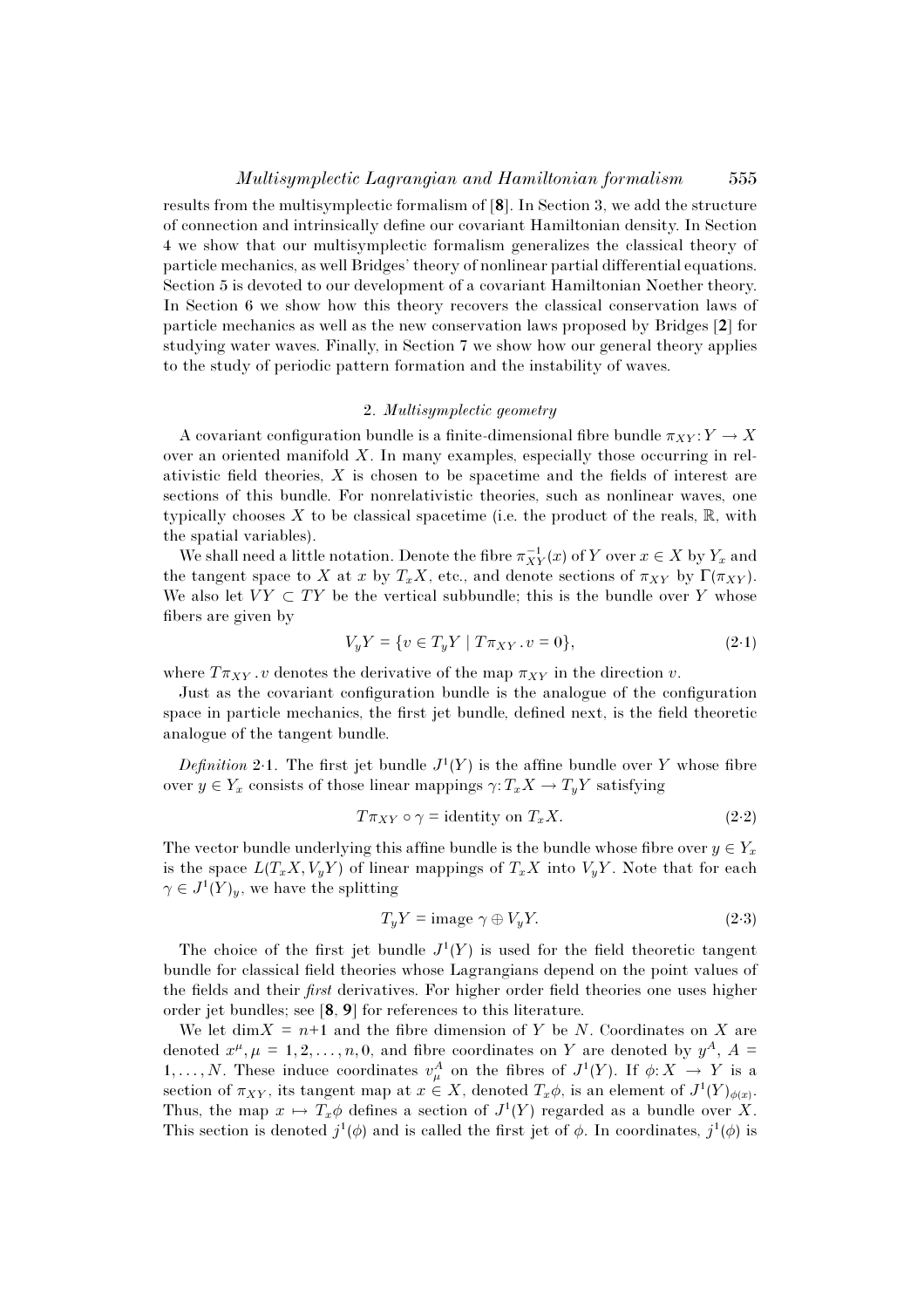given by

$$
x^{\mu} \mapsto (x^{\mu}, \phi^{A}(x^{\mu}), \partial_{\nu} \phi^{A}(x^{\mu})), \tag{2-4}
$$

where  $\partial_{\nu} = \partial/\partial x^{\nu}$ . A section of the bundle  $J^1(Y) \to X$  which is the first jet of a section of  $Y \to X$  is said to be holonomic.

The field theoretic analogue of the cotangent bundle is defined next.

*Definition* 2.2. The dual jet bundle  $J^1(Y)^*$  is the vector bundle over Y whose fibre at  $y \in Y_x$  is the set of affine maps from  $J^1(Y)_y$  to  $\Lambda^{n+1}(X)_x$ , the bundle of  $(n+1)$ -forms on X.

A smooth section of  $J^1(Y)^*$  is therefore an affine bundle map of  $J^1(Y)$  to  $\Lambda^{n+1}(X)$ covering  $\pi_{XY}$ . We choose affine maps since  $J^1(Y)$  is an affine bundle and we map into  $\Lambda^{n+1}(X)$  since we are ultimately thinking of integration as providing the pairing on sections.

Fibre coordinates on  $J^1(Y)^*$  are  $(p, p_A^{\mu})$ , which correspond to the affine map given in coordinates by

$$
v_{\mu}^{A} \mapsto (p + p_{A}^{\mu} v_{\mu}^{A}) d^{n+1} x, \qquad (2.5)
$$

where  $d^{n+1}x = dx^1 \wedge \cdots \wedge dx^n \wedge dx^0$ .

Analogous to the canonical one- and two-forms on a cotangent bundle, there are canonical forms on  $J^1(Y)^*$ . To define these another description of  $J^1(Y)^*$  will be convenient. Namely, let  $\Lambda = \Lambda^{n+1}(Y)$  denote the bundle of  $(n + 1)$ -forms on Y, with fibre over  $y \in Y$  denoted by  $\Lambda_y$  and with projection  $\pi_{Y\Lambda} : \Lambda \to Y$ . Let  $Z \subset \Lambda$  be the subbundle whose fibre is given by

$$
Z_y = \{ z \in \Lambda_y \mid v \sqcup (w \sqcup z) = 0 \text{ for all } v, w \in V_y Y \},\tag{2-6}
$$

where  $v \perp \cdot$  denotes left interior multiplication by v.

Elements of  $Z$  can be be written uniquely as

$$
z = pd^{n+1}x + p_A^{\mu}dy^A \wedge d^n x_{\mu}, \qquad (2.7)
$$

where

$$
d^n x_\mu = \partial_\mu \lrcorner d^{n+1} x
$$
 and, as before,  $\partial_\mu = \frac{\partial}{\partial x^\mu}$ .

Hence, fibre coordinates for Z are also  $(p, p_A^{\mu})$ .

Corresponding to equating the coordinates  $(x^{\mu}, y^A, p, p^{\mu}_A)$  of Z and of  $J^1(Y)^*$ , there is a vector bundle isomorphism

$$
\Phi: Z \to J^1(Y)^*.
$$
 (2.8)

Intrinsically, Φ is defined by pull-back:

$$
\Phi(z)(\gamma) = \gamma^* z \in \Lambda^{n+1}(X)_x,\tag{2.9}
$$

where  $z \in Z_y$ ,  $\gamma \in J^1(Y)_y$  and  $x = \pi_{XY}(y)$ . Using fibre coordinates  $v^A{}_\mu$  for  $\gamma$ , the preceding equation becomes

$$
\gamma^* dx^{\mu} = dx^{\mu} \quad \text{and} \quad \gamma^* dy^A = v^A_{\mu} dx^{\mu} \tag{2.10}
$$

and so

$$
\gamma^* (p d^{n+1} x + p_A^{\mu} dy^A \wedge d^n x_{\mu}) = (p + p_A^{\mu} v_{\mu}^A) d^{n+1} x, \qquad (2.11)
$$

where we have used  $dx^{\nu} \wedge d^{n}x_{\mu} = \delta_{\mu}^{\nu} d^{n+1}x$ .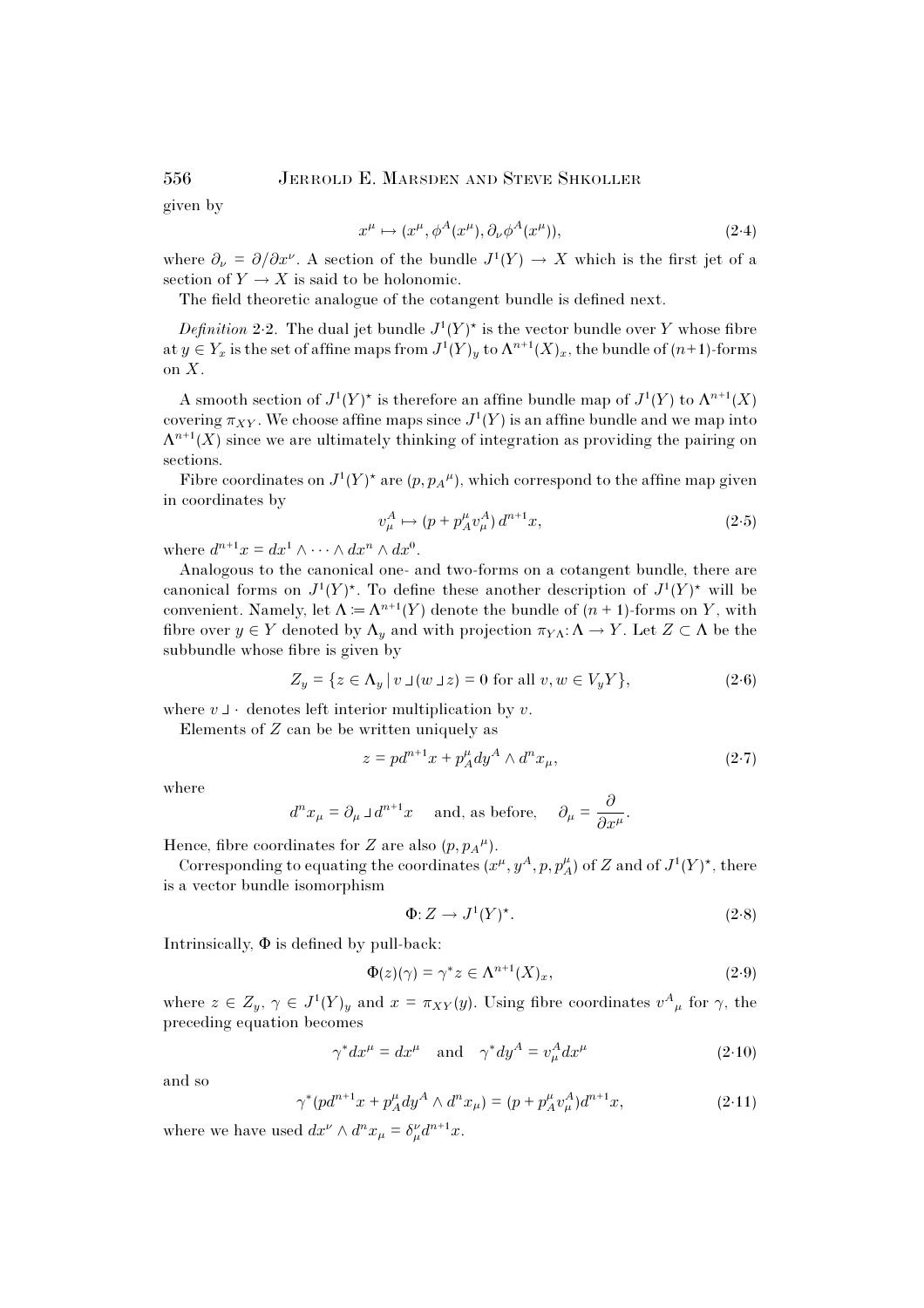One shows that the inverse of  $\Phi$  can also be defined intrinsically, although it is somewhat more complicated, and thus the spaces  $J^1(Y)^*$  and Z are canonically isomorphic as vector bundles over Y .

There are canonical forms on Z and the isomorphism between  $J^1(Y)^*$  and Z can be used to transfer these to  $J^1(Y)^*$ . We first define the canonical  $(n + 1)$ -form  $\Theta_{\Lambda}$  on Λ by

$$
\Theta_{\Lambda}(z)(u_1, \ldots, u_{n+1}) = z(T\pi_{Y\Lambda} \cdot u_1, \ldots, T\pi_{Y\Lambda} \cdot u_{n+1})
$$
  
=  $(\pi_{Y\Lambda}^* z)(u_1, \ldots, u_{n+1})$  (2.12)

where  $z \in \Lambda$  and  $u_1, \ldots, u_{n+1} \in T_z \Lambda$ . Define the canonical  $(n+2)$ -form  $\Omega_\Lambda$  on  $\Lambda$  by

$$
\Omega_{\Lambda} = -d\Theta_{\Lambda}.\tag{2.13}
$$

Note that if  $n = 0$  (i.e. X is one-dimensional), then  $\Lambda = T^*Y$  and  $\Theta_{\Lambda}$  is the standard canonical one-form. If  $i_{\Delta Z}:Z\to\Lambda$  denotes the inclusion, the canonical  $(n + 1)$ -form Θ on Z is defined by

$$
\Theta = i_{\Lambda Z}^* \Theta_\Lambda \tag{2.14}
$$

and the canonical  $(n + 2)$ -form  $\Omega$  on Z is defined by

$$
\Omega = -d\Theta = i_{\Lambda Z}^* \Omega_{\Lambda}.
$$
\n(2.15)

The pair  $(Z, \Omega)$  is called multiphase space or covariant phase space. It is an example of a multisymplectic manifold.

Using  $(2\cdot7)$ ,  $(2\cdot12)$ ,  $(2\cdot13)$ ,  $(2\cdot14)$  and  $(2\cdot15)$ , one finds that the coordinate expression for Θ is

$$
\Theta = p_A^{\mu} dy^A \wedge d^n x_{\mu} + p d^{n+1} x, \qquad (2.16)
$$

and so

$$
\Omega = dy^A \wedge dp_A^{\mu} \wedge d^n x_{\mu} - dp \wedge d^{n+1} x. \tag{2.17}
$$

Let the Lagrangian density  $\mathscr{L}: J^1(Y) \to \Lambda^{n+1}(X)$ , be a given smooth bundle map over  $X$ . In coordinates, we write

$$
\mathcal{L}(\gamma) = L(x^{\mu}, y^A, v^A_{\mu})d^{n+1}x.
$$
\n(2.18)

The corresponding covariant Legendre transformation associated with  $\mathscr L$  is a fibre preserving map over  $Y, \mathbb{F}\mathscr{L}: J^1(Y) \to J^1(Y)^* \cong Z$ , whose intrinsic definition follows.

Definition 2.3. If  $\gamma \in J^1(Y)_y$ , we define  $\mathbb{F}\mathscr{L}(\gamma) \in J^1(Y)^*_{y}$  (where  $y \in Y_x$ ) to be the first order vertical Taylor approximation to  $\mathscr{L}$ :

$$
\mathbb{F}\mathscr{L}(\gamma) \cdot \gamma' = \mathscr{L}(\gamma) + \left. \frac{d}{d\varepsilon} \right|_{\varepsilon=0} \mathscr{L}(\gamma + \varepsilon(\gamma' - \gamma))
$$
 (2.19)

where  $\gamma' \in J^1(Y)_y$ .

A straightforward calculation shows that the covariant Legendre transformation is given in coordinates by

$$
p_A^{\mu} = \frac{\partial L}{\partial v_{\mu}^A}, \text{ and } p = L - \frac{\partial L}{\partial v_{\mu}^A} v_{\mu}^A.
$$
 (2.20)

Notice that formally, the second of these equations defines the (negative of the)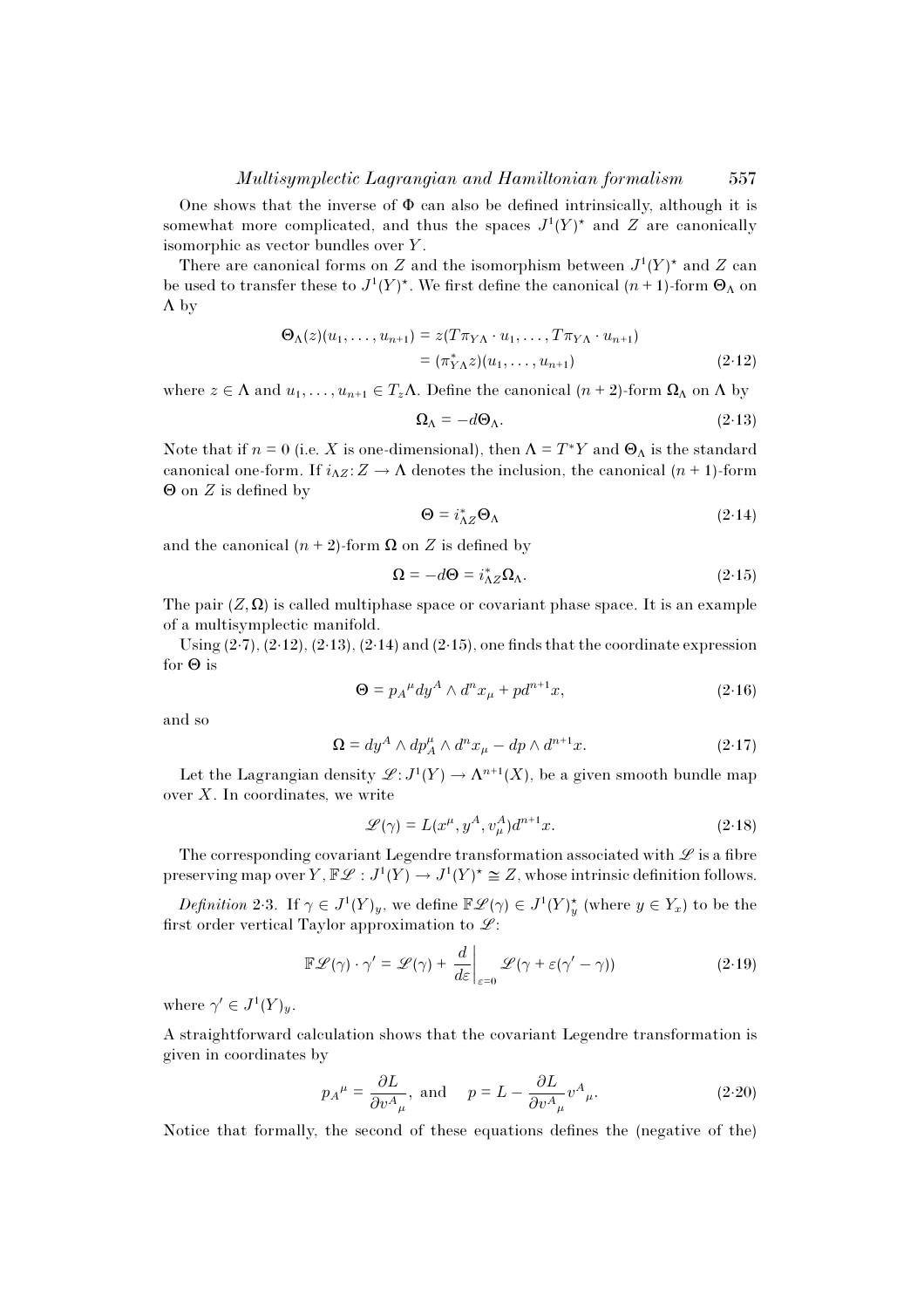energy while the first one is reminiscent of the usual relation  $p_i = \partial L / \partial \dot{q}^i$  from classical mechanics. One of the nice features of the covariant Legendre transformation is how these two basic aspects of the Legendre transformation arise from a single construction.

Definition 2.4. The Cartan form is the  $(n + 1)$ -form  $\Theta_{\mathscr{L}}$  on  $J^1(Y)$  defined by

$$
\mathbf{\Theta}_{\mathscr{L}} = (\mathbb{F}\mathscr{L})^* \mathbf{\Theta} \tag{2.21}
$$

where  $\Theta$  is the canonical  $(n + 1)$ -form on Z. We also define the  $(n + 2)$ -form  $\Omega_{\mathscr{L}}$  by

$$
\Omega_{\mathcal{L}} = -d\Theta_{\mathcal{L}} = (\mathbb{F}\mathcal{L})^*\Omega \tag{2.22}
$$

where  $\Omega = -d\Theta$  is the canonical  $(n + 2)$ -form on Z.

#### 3. The covariant Hamiltonian

In this section we develop an intrinsic covariant (or multisymplectic) Hamiltonian formalism. We begin by noting that the covariant Legendre transformation  $\mathbb{F}\mathscr{L}:J^1(Y) \to J^1(Y)^*$  is never a fibre bundle diffeomorphism since dim  $J^1(Y)^* =$ dim  $J^1(Y)$  + 1; nevertheless, it is appropriate in many examples to require  $\mathbb{F}\mathscr{L}$  to be a smooth bundle diffeomorphism over Y onto its image. In fact, from the second equation in (2.20), the image of  $\mathbb{FZ}$  defines the primary constraint of the theory.

Definition 3.1. We say that  $\mathscr L$  is regular if the image of the first jet bundle under the covariant Legendre transformation  $P_{\mathscr{L}} := \mathbb{F}\mathscr{L}(J^1(Y))$  is a smooth manifold and if  $\mathbb{F}\mathscr{L}$  is a diffeomorphism onto  $P_{\mathscr{L}}$ . We call  $P_{\mathscr{L}}$  the primary constraint manifold.

One should note that many field theories, such as the vacuum Maxwell equations and many others, especially relativistic ones, are not regular because of the presence of constraints (such as div  $E = 0$  for Maxwell's equations). We are assuming regularity only for simplicity and because it is appropriate for the examples we have in mind. Gotay *et al.* [8] deal with the more general case in a Lagrangian formalism.

At this point we introduce the additional structure of a connection. While connections are not particularly needed for the Lagrangian side of field theory, they seem to be essential for the development of an intrinsic Hamiltonian formalism. We recall the definition of an (Eheresmann) connection as a vertical-valued one-form.

Definition 3.2. A connection on Y is a vector bundle map  $\mathfrak{A}:TY \to VY$  such that on each fibre over  $y \in Y$ ,  $\mathfrak{A}: T_yY \to V_yY$  satisfies

$$
\mathfrak{A} = \text{identity on } VY. \tag{3-1}
$$

The horizontal space at each point  $y \in Y$  is defined by hor<sub>y</sub> = ker  $\mathfrak{A}_y$ , so that we have  $T_yY = \text{hor}_y \oplus V_yY$ .

In coordinates, the action of  $\mathfrak A$  on a tangent vector to Y, namely  $(v^{\nu}, v^A)$  is written as  $(0, v^A + \mathfrak{A}^A_{\mu}v^{\mu})$ . This defines the coordinate expression for the connection. We remark that it is not entirely necessary to a priori explicitly introduce a connection if one wishes to define the Hamiltonian locally in a coordinate chart, and then use coordinate patches to obtain a global characterization; however, the process of producing a coordinate independent global definition is tantamount to producing a connection.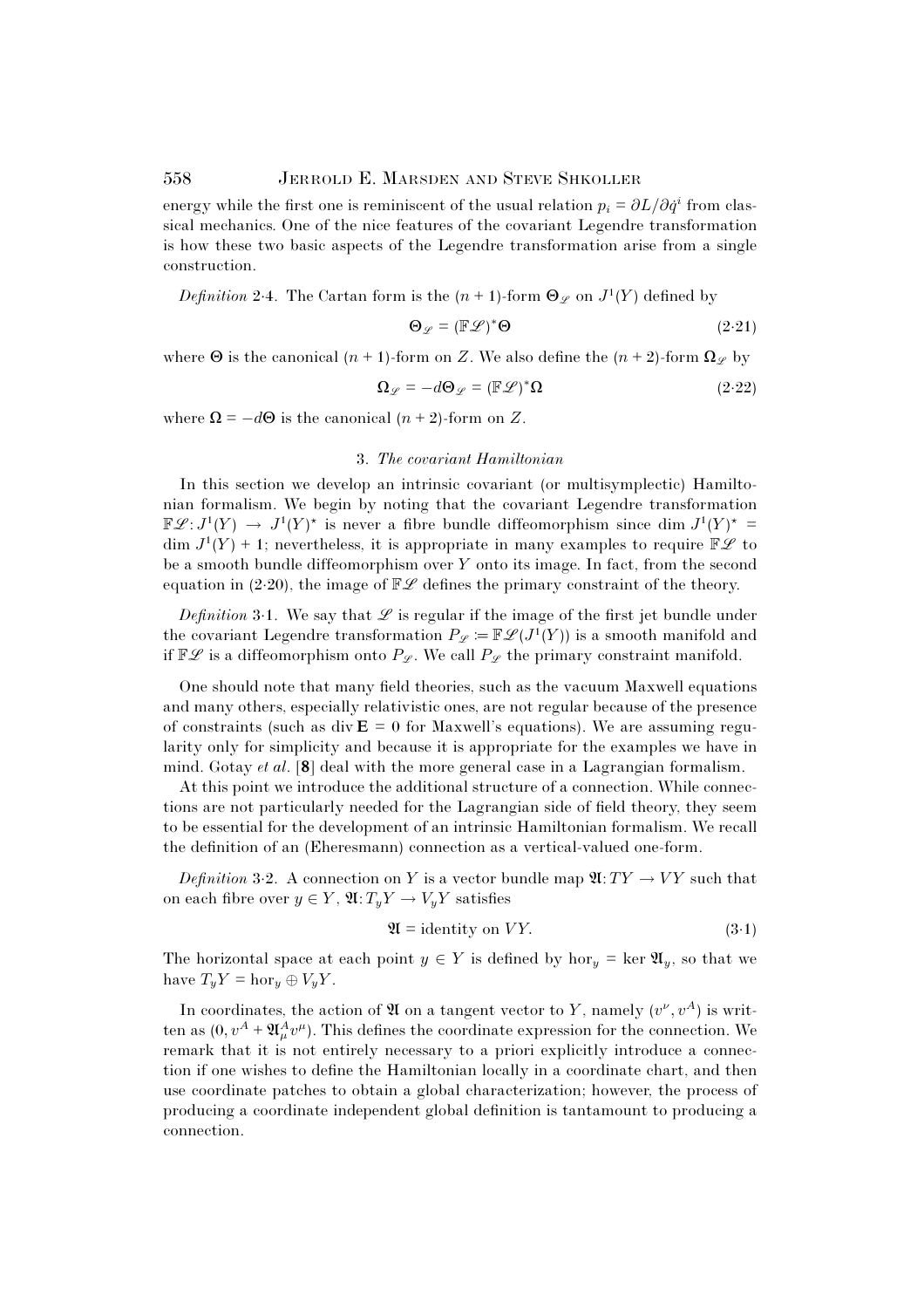Next, we reexpress the covariant Legendre transformation  $\mathbb{F}\mathscr{L}$  in terms of a vertical derivative of functions on  $J^1(Y)$ .

*Definition* 3·3. For any  $x \in X$  and  $y \in Y_x$ , let  $U \subset J^1(Y)_y$  be an open subset and let  $\mathscr{S} \in C^1(U, \Lambda^{n+1}(X)_x)$ . Then the covariant derivative of S associated with the connection  $\mathfrak A$  maps U into  $C^0(J^1(Y)_y, \Lambda^{n+1}(X)_x)$  and is defined, for any  $\gamma \in U$  and  $\gamma' \in J^1(Y)_y$ , by

$$
D_{\mathfrak{A}}\mathcal{S}(\gamma)\cdot\gamma'=\left.\frac{d}{d\varepsilon}\right|_{\varepsilon=0}\mathcal{S}(\gamma+\varepsilon\mathfrak{A}(\gamma')).\tag{3.2}
$$

It is then natural to consider the covariant derivative of the smooth bundle map  $L: \pi_{X,J^1(Y)} \to \pi_{X,\Lambda^{n+1}(X)}$ , so that, using (3.2), the Legendre transformation can be written as

$$
\mathbb{F}\mathscr{L}(\gamma).\gamma' = [\mathscr{L}(\gamma) - D_{\mathfrak{A}}\mathscr{L}(\gamma).\gamma] + D_{\mathfrak{A}}\mathscr{L}(\gamma).\gamma'
$$
(3.3)

for all  $\gamma, \gamma' \in J^1(Y)_y$  and  $y \in Y_x$ . Note that this expression is affine with the first two terms being the constant terms and the last one being the linear term.

We may now define the covariant Hamiltonian density on the primary constraint manifold  $P_{\mathscr{L}}$ .

Definition 3·4. For a regular Lagrangian, the corresponding covariant Hamiltonian  $\mathscr{H}: P_{\mathscr{L}} \to \Lambda^{n+1}(X)$  is defined by

$$
\mathcal{H}(z) = D_{\mathfrak{A}}\mathcal{L}(\gamma) \cdot \gamma - \mathcal{L}(\gamma), \tag{3-4}
$$

where  $z = \mathbb{F}\mathscr{L}(\gamma)$ .

In coordinates, we may write  $\mathcal{H} = H d^{n+1}x$  where

$$
H = \frac{\partial L}{\partial v_{\mu}} (v_{\mu}^A + \mathfrak{A}_{\mu}^A) - L.
$$

Notice that the covariant Hamiltonian is well defined under the assumption of regularity; namely, the map  $\gamma \mapsto z = \mathbb{F}\mathscr{L}(\gamma)$  from  $J^1(Y)$  to  $P_{\mathscr{L}}$  is a diffeomorphism.

We coordinatize the primary constraint manifold by  $(x^{\mu}, y^A, p^{\mu}_A)$  with p now expressed in terms of the other variables by rewriting the preceding expression for H as

$$
H = \frac{\partial L}{\partial v_{\mu}^A} \mathfrak{A}_{\mu}^A - p,
$$

regarded as an implicit equation for p.

Let  $i_{J^1(Y)^*, P_{\mathscr{L}}}: P_{\mathscr{L}} \to J^1(Y)^*$  denote the inclusion. We may pull-back the canonical  $(n + 1)$ - and  $(n + 2)$ -forms on  $J^1(Y)^*$  to  $P_{\mathscr{L}}$  and obtain (using a notation to remind us that this takes the Hamiltonian point of view):

$$
\Theta_{\mathscr{H}} = i_{J^1(Y)^*, P_{\mathscr{L}}}^* \Theta, \qquad \qquad (3.5)
$$
\n
$$
\Omega_{\mathscr{H}} = i_{J^1(Y)^*, P_{\mathscr{L}}}^* \Omega. \qquad \qquad (3.5)
$$

In canonical coordinates, we have

$$
\Theta_{\mathscr{H}} = p_A^{\mu} dy^A \wedge d^n x_{\mu} + (p_A^{\mu} \mathfrak{A}_{\mu}^A - H) \wedge d^{n+1} x
$$
  

$$
\Omega_{\mathscr{H}} = dy^A \wedge dp_A^{\mu} \wedge d^n x_{\mu} + \left[ \frac{\partial H}{\partial y^A} dy^A + \left( \frac{\partial H}{\partial p_A^{\mu}} - \mathfrak{A}_{\mu}^A \right) dp_A^{\mu} \right] \wedge d^{n+1} x.
$$
 (3.6)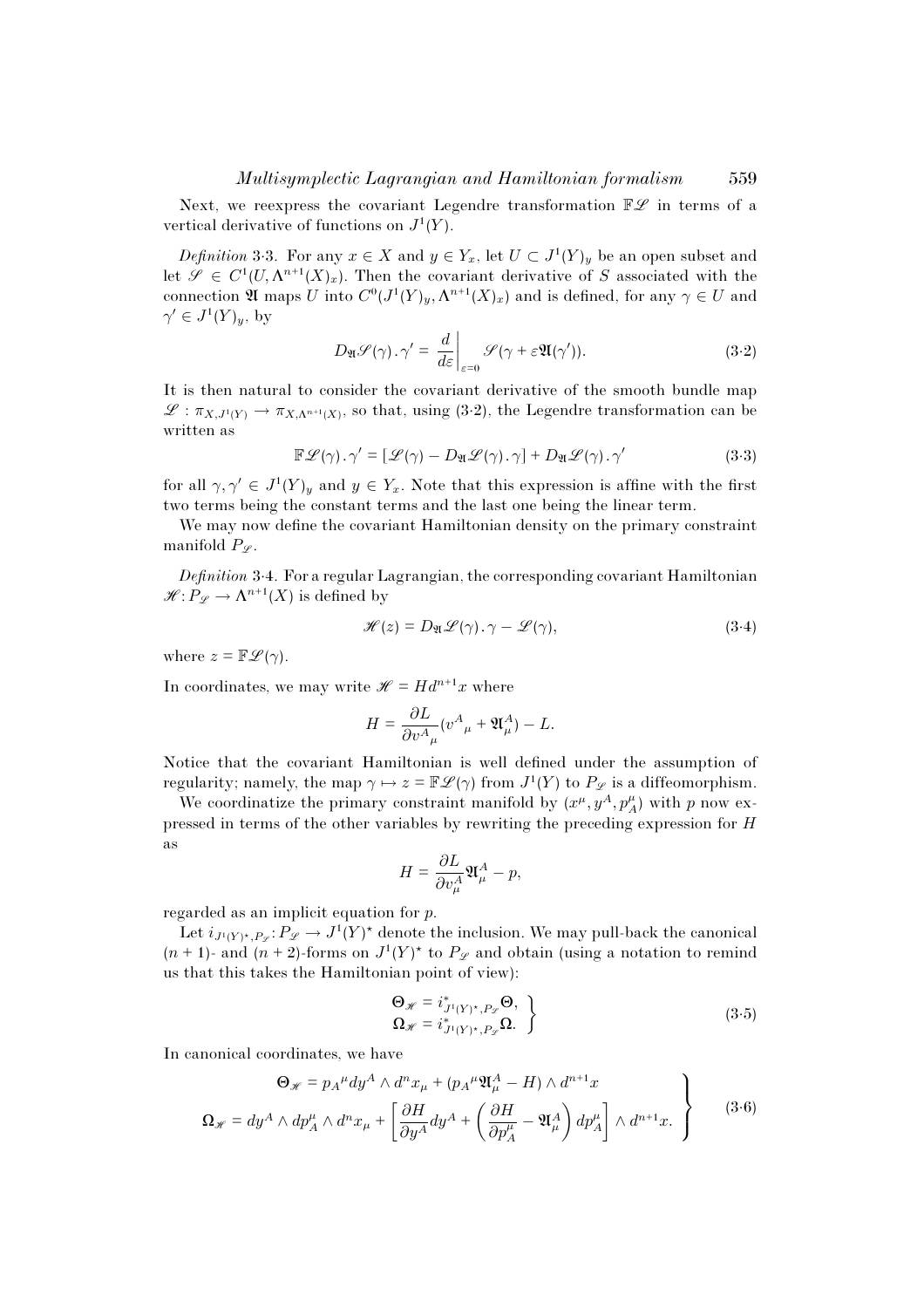For many important examples, we will consider  $X$  as the classical spacetime manifold with the locally trivial connection which is simply the natural projection whose action in coordinates is  $(0, v^A)$ , i.e. the components  $\mathfrak{A}^A_\mu = 0$ .

Definition 3.5. Let  $\phi \in \Gamma(\pi_{XY})$ , and  $j^1(\phi)$  its first jet. A section z of  $\pi_{X,P_{\mathscr{F}}}$  is called conjugate to  $j^1(\phi)$  if  $z = \mathbb{F}\mathscr{L} \circ j^1(\phi)$ . In this case, we shall write  $\tilde{j}^1(\phi)$  for z and say that z is holonomic.

Definition 3.6. A holonomic section z of  $P_{\mathscr{L}}$  is called Hamiltonian for  ${\mathscr{H}}$  if

$$
z^*(U \sqcup \Omega_{\mathscr{H}}) = 0. \tag{3-7}
$$

for any  $U \in T(P_{\varphi})$ . We also refer to the system of equations (3.7) regarded as differential equations for  $z$  as the multihamiltonian system of equations associated to  $\mathscr{H}$ .

LEMMA 3.1. If  $\mathbb{F}\mathscr{L}: J^1(Y) \to P_{\mathscr{L}}$  is a fibre bundle diffeomorphism over Y and if  $\phi$  is in  $\Gamma(\pi_{XY})$ , then the following are equivalent:

(i)  $\tilde{j}^1(\phi)^*(U \sqcup \Omega_{\mathscr{H}}) = 0$  for any  $U \in T(P_{\mathscr{L}});$ (ii)  $j^1(\phi)^*(W \sqcup \Omega_{\mathscr{L}}) = 0$  for any  $W \in T(J^1(Y)).$ 

*Proof.* Assume (i) holds and let  $U \in T(P_{\mathscr{L}})$ . Since  $\mathbb{F}\mathscr{L}$  is a fibre bundle diffeomorphism, there exists  $W \in T(J^1(Y))$  such that  $T \mathbb{F} \mathscr{L} \circ W = U \circ \mathbb{F} \mathscr{L}$ . Hence,

$$
0 = \tilde{j}^{1}(\phi)^{*}(U \sqcup \Omega_{\mathscr{H}}) = j^{1}(\phi)^{*}\mathbb{F}\mathscr{L}^{*}(T\mathbb{F}\mathscr{L}.W \sqcup \Omega_{\mathscr{H}})
$$
  
=  $j^{1}(\phi)^{*}(\mathbb{F}\mathscr{L}^{*}T\mathbb{F}\mathscr{L}.W \sqcup \mathbb{F}\mathscr{L}^{*}\Omega_{\mathscr{H}})$   
=  $j^{1}(\phi)^{*}(W \sqcup \Omega_{\mathscr{L}}).$ 

Using the same argument, the inverse function theorem guarantees that the converse holds as well.  $\Box$ 

We are thus led to the following conclusion.

THEOREM 3.1. If  $\mathbb{F}\mathscr{L}:J^1(Y) \to P_{\mathscr{L}}$  is a fibre bundle diffeomorphism over Y and  $\phi \in \Gamma(\pi_{XY})$ , then the following are equivalent:

- (i)  $\phi$  is a stationary point of  $\int_X \mathcal{L}(j^1(\phi));$
- (ii)  $\tilde{j}^1(\phi)$  is a Hamiltonian section for  $\mathcal{H}$ .

Before we prove the theorem, we state the following definition and lemma.

*Definition* 3.7. A (finite) variation of  $\phi$  is a curve  $\phi_{\lambda} = \eta_{\lambda} \circ \phi$ , where  $\eta_{\lambda}$  is the flow of a vertical vector field  $V$  on  $Y$  which is compactly supported in  $X$ . One says that  $\phi$  is a stationary point of the action if

$$
\frac{d}{d\lambda} \left[ \int_X \mathcal{L}(j^1(\phi_\lambda)) \right] \bigg|_{\lambda=0} = 0 \tag{3.8}
$$

for all variations  $\phi_{\lambda}$  of  $\phi$ .

LEMMA 3.2. If  $\mathbb{F}\mathscr{L}: J^1(Y) \to P_{\mathscr{L}}$  is a fibre bundle diffeomorphism, then

$$
\tilde{j}^1(\phi)^*(U\,\lrcorner\,\Omega_{\mathscr{H}})=0
$$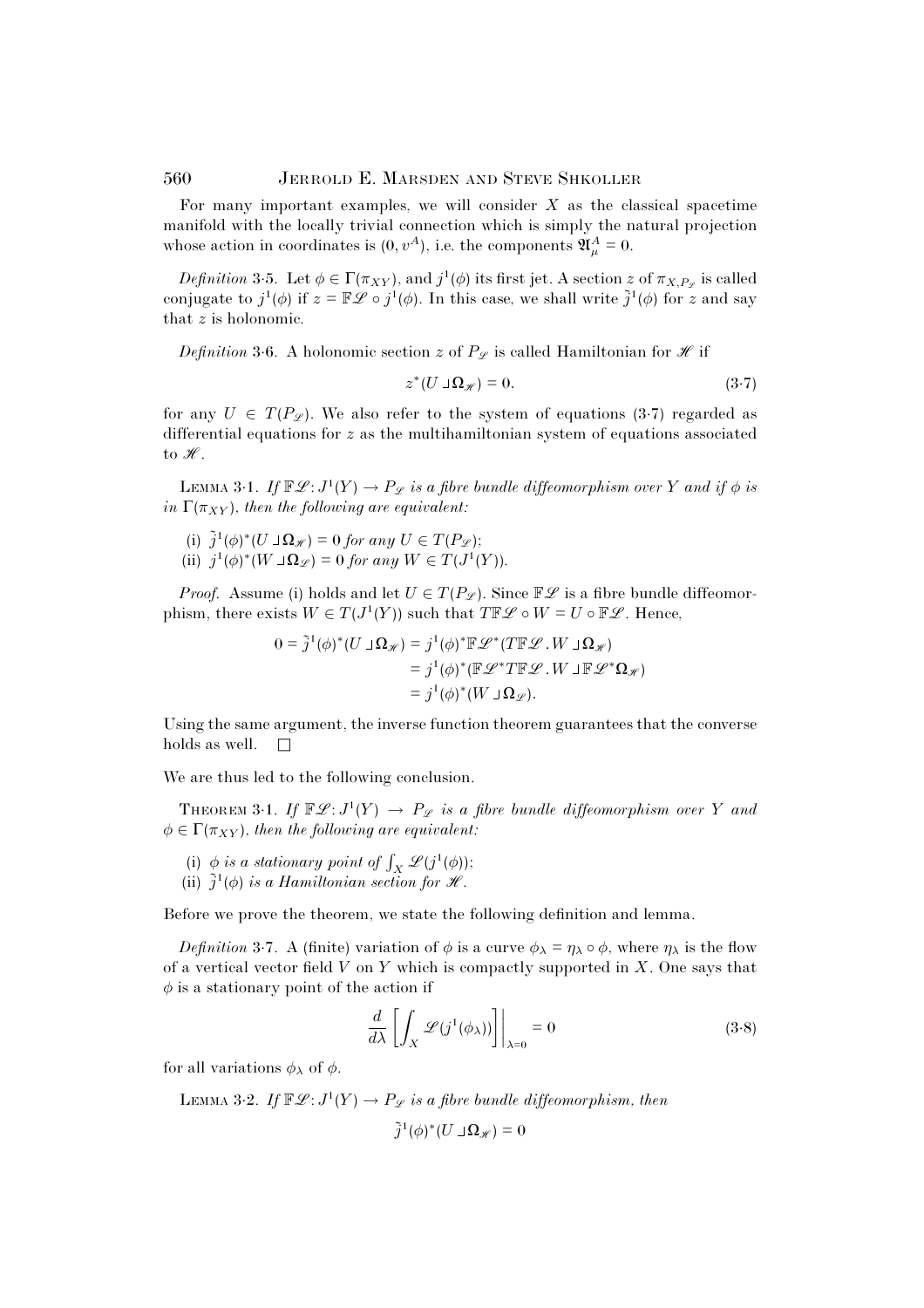for any U which is  $\pi_{Y,P_{\mathscr{L}}}$ -vertical or is tangent to  $\tilde{j}^1(\phi)$ . Similarly,

$$
j^1(\phi)^*(W\,\lrcorner\,\Omega_\mathscr{L})=0
$$

for any W which is  $\pi_{Y,J^1(Y)}$ -vertical or is tangent to j<sup>1</sup>( $\phi$ ).

*Proof.* Since  $\mathbb{F}\mathscr{L}$  is a fibre-preserving bundle diffeomorphism, for any  $\pi_{Y,P\varphi}$ -vertical U, there exists a  $\pi_{Y,J^1(Y)}$ -vertical W such that  $T\mathbb{F}\mathscr{L} \circ W = U \circ \mathbb{F}\mathscr{L}$ . Using canonical coordinates, let us write  $U$  and  $W$  as

$$
U = U_A^{\mu} \frac{\partial}{\partial p_{A^{\mu}}}, \text{ and } W = W_{\mu}^{\ \ A} \frac{\partial}{\partial v^A_{\ \mu}}.
$$

A calculation using (3·6) shows that

$$
U \,\lrcorner\,\Omega_{\mathscr{H}} = U^{\mu}_{A} \left( dy^{A} \wedge d^{n}x_{\mu} + \left( \frac{\partial H}{\partial p_{A}{}^{\mu}} - \mathfrak{A}^{A}_{\mu} \right) d^{n+1}x \right).
$$

Hence, using Lemma 3·1, we have that

$$
\tilde{j}^1(\phi)^*(U \sqcup \Omega_{\mathscr{H}}) = j^1(\phi)^* \left( -W_{v^B_\nu} \frac{\partial L}{\partial v^A_\mu \partial v^B_\nu} (dy^A \wedge d^n x_\mu - v^A_\mu d^{n+1} x) \right), \tag{3.9}
$$

which vanishes using (2.10). On the other hand, if U is tangent to the graph of  $\tilde{j}^1(\phi)$ , then  $U = T\tilde{j}^{1}(\phi)$ , v for some  $v \in TX$  so that

$$
\tilde{j}^1(\phi)^*(U \sqcup \Omega_{\mathscr{H}}) = \tilde{j}^1(\phi)^*(T\tilde{j}^1(\phi).v) \sqcup \Omega_{\mathscr{H}}) = v \sqcup (\tilde{j}^1(\phi)^*\Omega_{\mathscr{H}}),
$$

which vanishes since  $\tilde{j}^1(\phi)^*\Omega_{\mathscr{L}}$  is an  $(n+2)$ -form on the  $(n + 1)$ -manifold X. The identical argument works for  $W$ .  $\Box$ 

The proof of Lemma 3·2 shows that in canonical coordinates

$$
\frac{\partial H}{\partial p_A^{\mu}} = \nu_{\mu}^A + \mathfrak{A}_{\mu}^A, \tag{3.10}
$$

and in the case that  $U = U_{y} A \partial/\partial y^A$  and that  $\tilde{j}^1(\phi)^*(U \Box \Omega_{\mathscr{H}}) = 0$ , we obtain that

$$
\frac{\partial H}{\partial y^A} = -\frac{\partial p_A{}^\mu}{\partial x^\mu}.\tag{3.11}
$$

Thus, (3·10) and (3·11) are the coordinate expressions for a multihamiltonian system.

*Proof of Theorem* 3·1 Let  $\phi_{\lambda} = \eta_{\lambda} \circ \phi$  of  $\phi$  be a variation corresponding to a  $\pi_{XY}$ vertical vector field  $V$  on  $Y$  with compact support in  $X$ . Using (2.7) we find that  $\mathscr{L}(j^1(\phi)) = j^1(\phi)^* \Theta_{\mathscr{L}}$  and hence

$$
\frac{d}{d\lambda} \left[ \int_X \mathcal{L}(j^1(\phi_\lambda)) \right] \Big|_{\lambda=0} = \frac{d}{d\lambda} \int_X j^1(\phi_\lambda)^* \Theta_{\mathcal{L}} |_{\lambda=0}
$$

$$
= \frac{d}{d\lambda} \left[ \int_X j^1(\phi)^* j^1(\eta_\lambda)^* \Theta_{\mathcal{L}} \right] \Big|_{\lambda=0}
$$
(3.12)
$$
= \int_X j^1(\phi)^* \mathfrak{L}_{j^1(V)} \Theta_{\mathcal{L}}
$$

where

$$
j^1(V) = \left. \frac{d}{d\lambda} j^1(\eta_\lambda) \right|_{\lambda = 0}
$$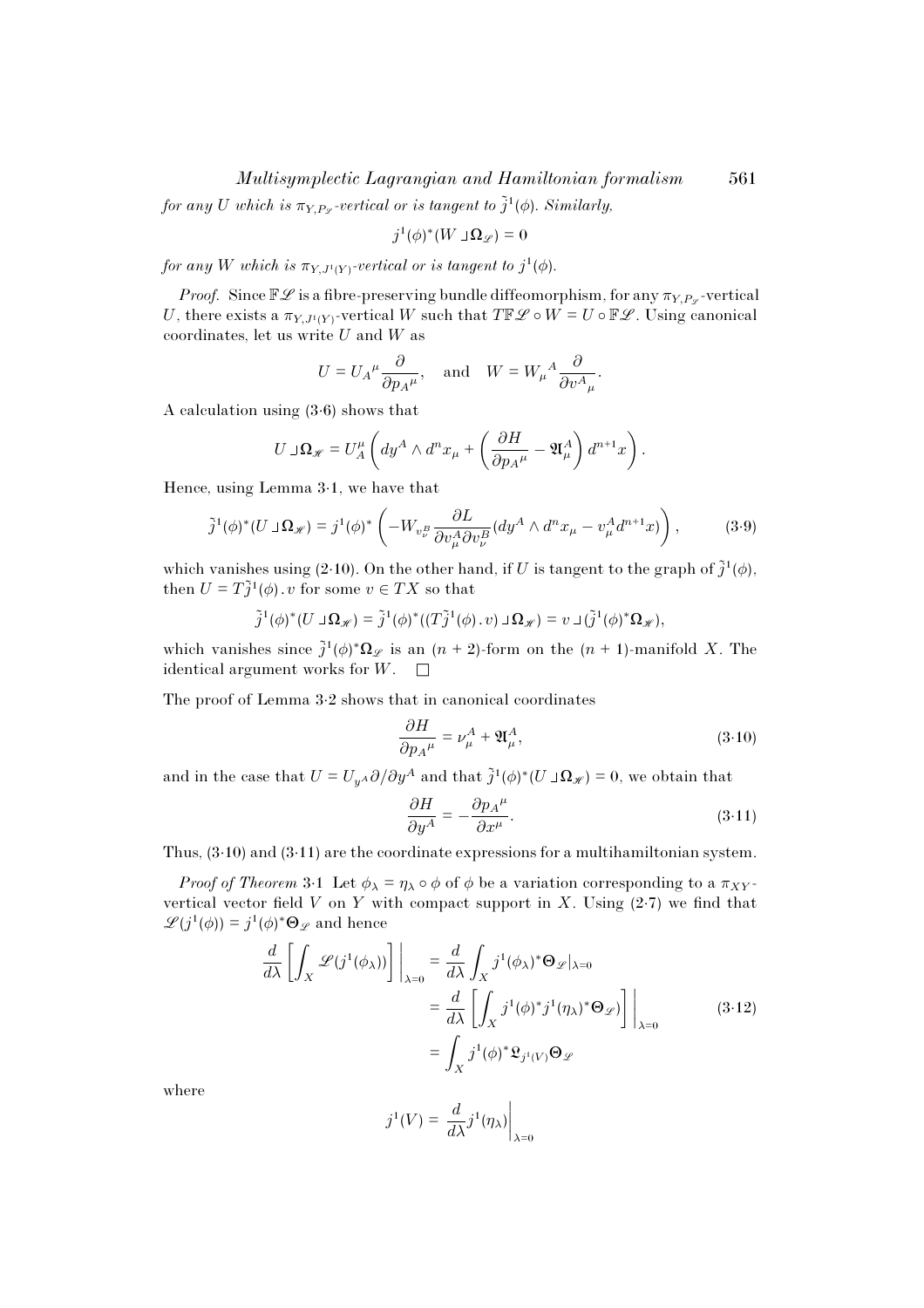is the jet prolongation of V to  $J^1(Y)$  (see Definition 5.4, if necessary). Using Cartan's magic formula, we get  $\mathfrak{L}_W \mathfrak{O}_{\mathscr{L}} = -W \mathfrak{Q}_{\mathscr{L}} + d(W \mathfrak{Q}_{\mathscr{L}})$ , which, together with (3·12), gives

$$
\frac{d}{d\lambda} \left[ \int_X \mathcal{L}(j^1(\phi_\lambda)) \right] \Big|_{\lambda=0} = - \int_X j^1(\phi)^*(j^1(V) \sqcup \Omega_{\mathcal{L}}) + \int_X dj^1(\phi)^*(j^1(V) \sqcup \Theta_{\mathcal{L}}) + \int_X dj^1(\phi)^*(j^1(V) \sqcup \Omega_{\mathcal{L}})
$$
\n
$$
= - \int_X j^1(\phi)^*(j^1(V) \sqcup \Omega_{\mathcal{L}})
$$
\n(3.13)

by Stokes' theorem and the fact that V, and hence  $j^1(V)$ , is compactly supported in X. Lemma 3.1 together with  $(3.13)$  shows that (ii) implies (i).

The converse follows from the fact that any  $\pi_{X,J^1(Y)}$ -vertical vector field W may be decomposed as

$$
W = j^1(V) + W_1,
$$

where V is  $\pi_{XY}$ -vertical and  $W_1$  is  $\pi_{Y,J(Y)}$ -vertical. Then, if (i) holds, Lemma 3·1 and Lemma 3·2 together with (3·13) show that

$$
\int_X \tilde{j}^1(\phi)^*(U\,\lrcorner\,\Omega_{\mathscr{H}})=0
$$

for all vector fields U on  $P_{\mathscr{C}}$  with compact support in X. Since the space of smooth vector fields on  $J^1(Y)$  is a module over the ring of smooth functions on X, an argument like that in the fundamental lemma of the calculus of variations shows that the integrand must vanish for all vector fields  $U \in T(P_{\mathscr{L}})$  with compact support in  $X$ . A partition of unity argument then shows that (ii) implies (i).

In the next section, we shall demonstrate the machinery of our intrinsic development on two examples: classical mechanics and nonlinear partial differential equations. We note that the essence of both of the following examples are (3·10) and (3·11). For a development of a generalized Hamiltonian structure based on Hamiltonian vector fields that seems well-suited for ordinary differential equations, we refer the reader to [6].

## 4. Particle mechanics and nonlinear partial differential equations

In this section, we show that our multisymplectic Hamiltonian formalism generalizes classical particle mechanics and is a natural setting for nonlinear Hamiltonian partial differential equations.

## 4·1. Particle mechanics

For non-relativistic classical mechanics with a configuration manifold Q (of dimension N), we choose  $X = \mathbb{R}$  (so that  $n = 0$ ) and  $Y = \mathbb{R} \times Q$ . In this case,  $J^1(Y) = \mathbb{R} \times TQ$ , and the cross-product induces a (flat) connection  $\mathfrak{A} : \mathbb{R} \times TQ \to TQ$ . The dual jet bundle is given by  $J^1(Y)^* = T^* \mathbb{R} \times T^* Q$  and has canonical coordinates  $(t, p, q<sup>1</sup>, ..., q<sup>N</sup>, p<sub>1</sub>, ..., p<sub>N</sub>).$ 

Given a Lagrangian in the usual sense  $L: \mathbb{R} \times TQ \to \mathbb{R}$ , we define  $\mathscr{L}: J^1(Y) \to \Lambda^1(Y)$ by

$$
\mathcal{L}(t, q^A, \dot{q}^A) = L(t, q^A, \dot{q}^A)dt.
$$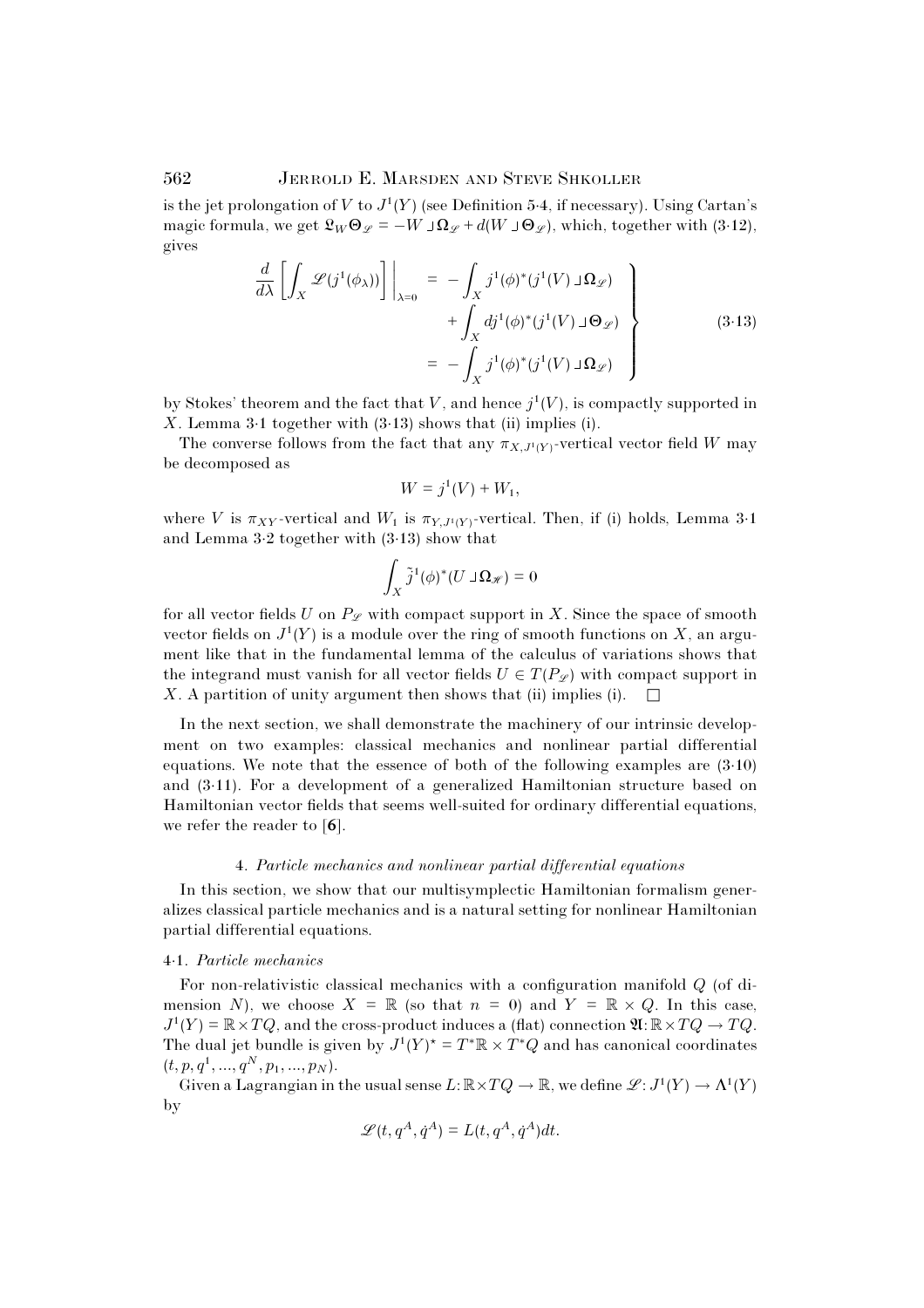The covariant Legendre transformation is the map  $\mathbb{F}\mathscr{L}: J^1(Y) \rightarrow J^1(Y)^*$ , i.e.  $\mathbb{F}\mathscr{L}:\mathbb{R}\times TQ\to T^*\mathbb{R}\times T^*Q$  given by

$$
\mathbb{F}\mathscr{L}(t,q^i,\dot{q}^i)=(t,L(t,q^A,\dot{q}^A)-p_A\dot{q}^A,q^A,p_A),
$$

where  $p_A = \partial L / \partial \dot{q}^A$ . In this case, it is clear that  $P_{\mathscr{L}} = \mathbb{R} \times T^*Q$  (as a subbundle of  $T^*\mathbb{R} \times T^*Q$ ) with coordinates  $(t, q^A, p_A)$ . Assume that the Legendre transformation is nondegenerate in the usual sense so that  $\mathbb{F}\mathscr{L}:\mathbb{R}\times TQ \to P_{\mathscr{L}}$  is a vector bundle diffeomorphism over R and the corresponding Hamiltonian  $H: \mathbb{R} \times T^*Q \to \mathbb{R}$  is well defined. The function H corresponds to the density  $\mathscr{H}: P_{\mathscr{L}} \to \Lambda^1(X)$  as

$$
\mathcal{H}(t, q^A, p_A) = H(t, q^A, p_A)dt,
$$

where

$$
\mathscr{H}(z) = D_{\mathfrak{A}} \mathscr{L}(\gamma) \cdot \gamma - \mathscr{L}(\gamma), \quad z = \mathbb{F} \mathscr{L}(\gamma) \in P_{\mathscr{L}}
$$

has the coordinate expression

$$
\mathcal{H}(t, q^A, p_A) = (p_A q^A - L(t, q^A, \dot{q}^A))dt.
$$

In this case, we obtain the usual symplectic 2-form on extended phase space

$$
\Omega_{\mathscr{H}} = dq^A \wedge dp_A + dH \wedge dt.
$$

Proposition 4·1. Let  $\bar{V}$  be a vector field on  $P_{\mathscr{L}}$  with integral curve  $\tilde{j}^1(\phi)$ . Then  $\bar{V}$  is a Hamiltonian vector field for H if and only if  $\tilde{j}^1(\phi)$  is a Hamiltonian section for  $\mathscr{H}.$ 

*Proof.* In coordinates, let  $\bar{v} = (1, V_q^A, V_p^B)$  and let  $(U_t, U) \equiv (U_t, U_q^A, U_p^B)$  be the coordinates for an arbitrary vector field  $\bar{U} \in T(P_{\mathscr{L}})$ . Then

$$
i_{\bar{U}}\Omega_{\mathscr{H}} = U_p^B dq^A - U_q^A dp^B + (dH \cdot U) dt - U_t dH,
$$
\n(4.1)

and the pull-back of (4·1) under  $\tilde{j}^{1}(\phi)$  vanishes if and only if

$$
\dot{q}^A = -\frac{\partial H}{\partial p_A}, \quad \dot{p}_B = \frac{\partial H}{\partial q^B}, \tag{4.2}
$$

and

$$
dH \cdot U = 0. \tag{4-3}
$$

## 4·2. Nonlinear partial differential equations

To motivate the exposition, consider the nonlinear wave equation given by

$$
\frac{\partial^2 \phi}{\partial x^0} - \triangle \phi - V'(\phi) = 0, \quad \phi \in \Gamma(\pi_{XY}), \tag{4-4}
$$

where  $\Delta$  is the Laplace–Beltrami operator and V is a real-valued  $C^{\infty}$  function of one variable.

We will show that (3.7) along the holonomic section  $\tilde{j}^1(\phi)$  is equivalent to the nonlinear partial differential equation (4·4) as well as the Bridges [4] coordinate representation. For clarity of presentation, we will consider only one spatial dimension. In terms of our general notation, we set  $X = \mathbb{R}^2$   $(n = 1)$  and  $Y = \mathbb{R}^2 \times M$ , so that sections of Y have the coordinate expressions  $(x^0, x^1, \phi)$ , and  $TY = \mathbb{R}^2 \times TM$ . The cross-product once again induces a flat connection defined by the natural projection  $\mathfrak{A}\colon \mathbb{R}^2 \times TM \to TM$ .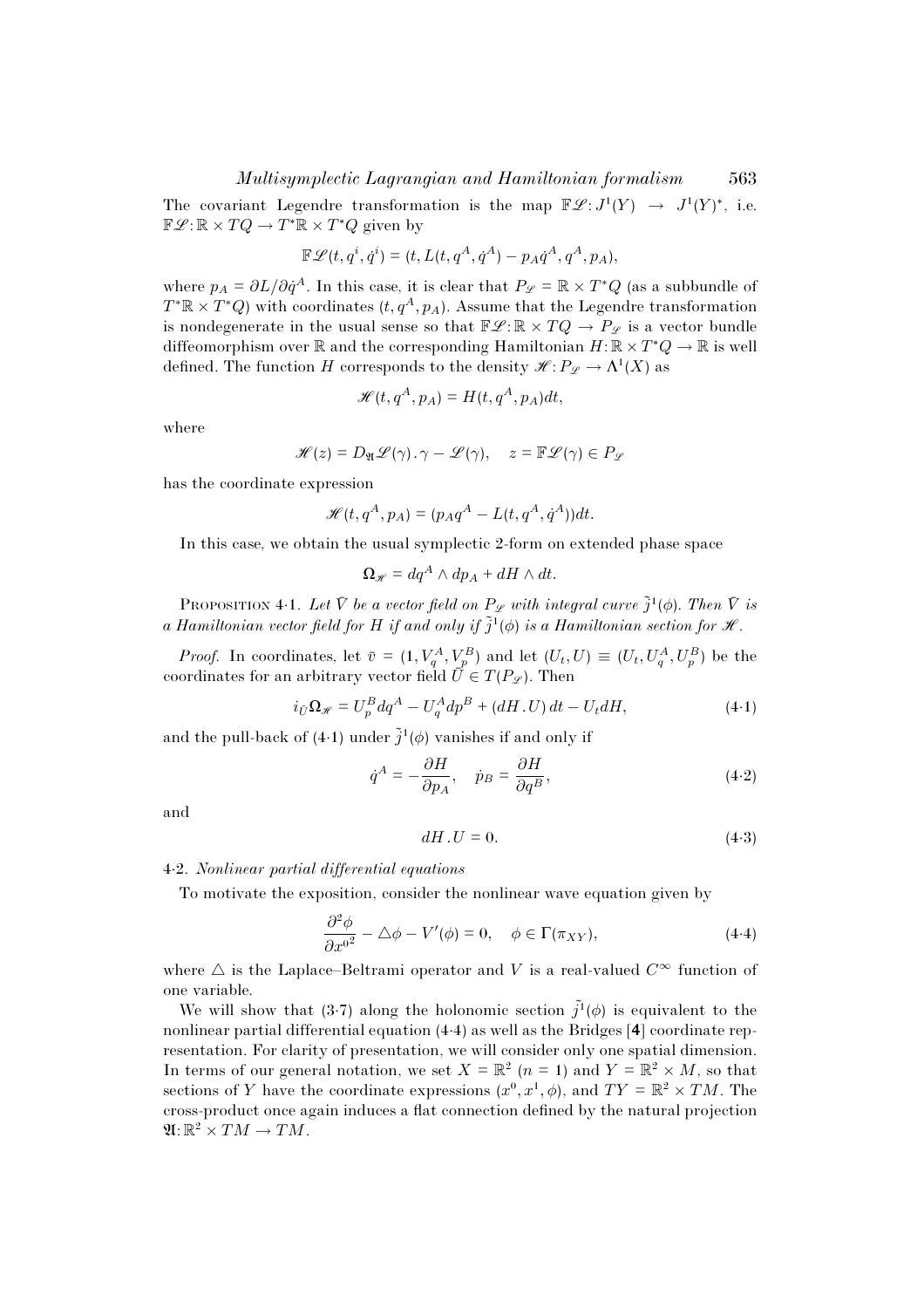The first jet bundle  $J^1(Y)$  is a five-dimensional manifold and sections of  $J^1(Y)$  have local coordinates  $(x^0,x^1,\phi,\partial\phi/\partial x^0,\partial\phi/\partial x^1).$  The affine dual  $J^1(Y)^\star$  is six-dimensional with its sections having the local coordinates  $(x^0, x^1, \phi, p, p^0, p^1)$ . The Lagrangian density  $\mathscr{L}: J^1(Y) \to \Lambda^2(X)$  is expressed as

$$
\mathscr{L}\left(x^{0},x^{1},\phi,\frac{\partial\phi}{\partial x^{0}},\frac{\partial\phi}{\partial x^{1}}\right)=L\left(x^{0},x^{1},\phi\frac{\partial\phi}{\partial x^{0}},\frac{\partial\phi}{\partial x^{1}}\right)dx^{1}\wedge dx^{0}
$$

which, for the case of the nonlinear wave equation is

$$
\mathscr{L}\left(x^0, x^1, \phi, \frac{\partial \phi}{\partial x^0}, \frac{\partial \phi}{\partial x^1}\right) = \left[\frac{1}{2}(\{\partial_0 \phi\}^2 - \{\partial_1 \phi\}^2) + V(\phi)\right] dx^1 \wedge dx^0.
$$

In this setting, the covariant Legendre transformation  $\mathbb{F}\mathscr{L}: J^1(Y) \to J^1(Y)^*$  is given by

$$
\mathbb{F}\mathscr{L}\left(x^{0},x^{1},\phi,\frac{\partial\phi}{\partial x^{0}},\frac{\partial\phi}{\partial x^{1}}\right) = \left[x^{0},x^{1},p^{0}\frac{\partial\phi}{\partial x^{0}}+p^{1}\frac{\partial\phi}{\partial x^{1}}L\left(x^{0},x^{1},\phi,\frac{\partial\phi}{\partial x^{0}},\frac{\partial\phi}{\partial x^{1}}\right),\phi,\frac{\partial\phi}{\partial x^{0}},\frac{\partial\phi}{\partial x^{1}}\right],
$$

where  $p^{\mu} = \partial L/\partial \phi_{\mu}$  and  $\phi_{\mu} = \partial \phi/\partial x^{\mu}$ . When L is regular (it is for the nonlinear wave equation), we have the primary constraint subbundle  $P_{\mathscr{L}} \coloneqq \pi_{\mathbb{R}^2, \mathbb{R}^2 \times \mathbb{R}^3} \subset J^1(Y)^\star$ with coordinates  $(x^0, x^1, \phi, p^0, p^1)$ , and the Hamiltonian density on  $P_{\mathscr{L}}$  is written in coordinates as

$$
\mathscr{H}(x^0, x^1, \phi, p, p^0, p^1) = \left[ p^0 \frac{\partial \phi}{\partial x^0} + p^1 \frac{\partial \phi}{\partial x^1} - L \left( x^0, x^1, \phi, \frac{\partial \phi}{\partial x^0}, \frac{\partial \phi}{\partial x^1} \right) \right] dx^1 \wedge x^0,
$$

while the canonical 3-form on  $J^1(Y)^*$  is given by

$$
\Omega_{\mathscr{H}} = -d\phi \wedge dp^{0} \wedge dx^{1} + d\phi \wedge dp^{1} \wedge dx^{0} + dH \wedge dx^{1} \wedge dx^{0}.
$$
 (4.5)

We note that in this case, by global triviality, we may identify  $P_{\mathscr{L}}$  with  $\pi_{\mathbb{R}^2,\mathbb{R}^3}$ .

Bridges [4] considers this scalar field theory with the manifold  $M = \mathbb{R}$  and a Lagrangian L that has no explicit dependence on time or space. (In particular, all of the fibres of both  $J^1(Y)$  and  $P_{\mathscr{L}}$  are identical over X and identified with  $\mathbb{R}^3$ .) He obtains the following partial differential equation for  $\mathscr{Z} \equiv (\phi, p^0, p^1)$ :

$$
M\frac{\partial \mathcal{Z}}{\partial x^0} + K\frac{\partial \mathcal{Z}}{\partial x^1} = -dH(\mathcal{Z}),\tag{4-6}
$$

where the  $3 \times 3$  matrices M and K are defined to be

$$
M = \begin{bmatrix} 0 & -1 & 0 \\ 1 & 0 & 0 \\ 0 & 0 & 0 \end{bmatrix}, \quad K = \begin{bmatrix} 0 & 0 & -1 \\ 0 & 0 & 0 \\ 1 & 0 & 0 \end{bmatrix}.
$$
 (4-7)

M and K may be identified with a pair of degenerate 2-forms  $\omega^{(1)}$  and  $\omega^{(2)}$  on  $P_{\varphi}$ which define Bridges' multisymplectic structure, and although it may appear that these two 2-forms provide a distinct structure from that of the 3-form in (4·5), in fact it is just a particular coordinate representation of the intrinsic structure which we have defined.

PROPOSITION  $4\cdot 2$ . If  $\mathbb{F}\mathscr{L}: J^1(Y) \rightarrow P_{\mathscr{L}}$  is a fibre bundle diffeomorphism and  $\phi \in \Gamma(\pi_{XY})$ ,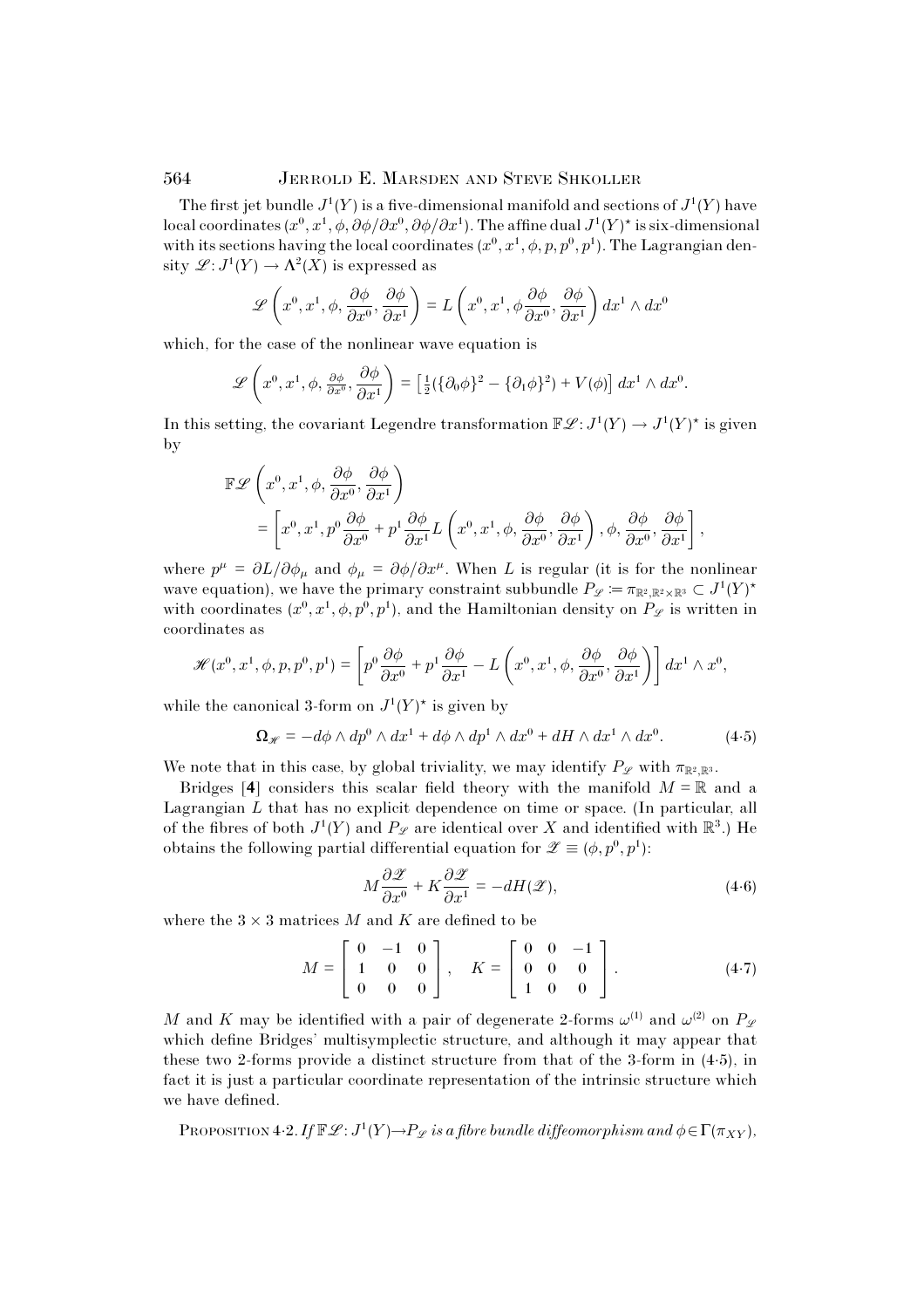then  $\tilde{j}^1(\phi)$  is a Hamiltonian system for H if and only if

$$
\frac{\partial}{\partial x^0} \lrcorner \tilde{j}^1(\phi)^*(dp^0 \wedge d\phi) + \frac{\partial}{\partial x^1} \lrcorner \tilde{j}^1(\phi)^*(dp^1 \wedge d\phi) = -dH(\tilde{j}^1(\phi)).\tag{4-8}
$$

where (4·8) is equivalent to Bridges' equation (4·6).

*Proof.* Let  $U \in T(P_{\mathscr{L}})$  be an arbitrary vector field which in coordinates is

$$
U = U_{x^0} \frac{\partial}{\partial x^0} + U_{x^1} \frac{\partial}{\partial x^1} + U_{\phi} \frac{\partial}{\partial \phi} + U_{p^0} \frac{\partial}{\partial p^0} + U_{p^1} \frac{\partial}{\partial p^1},
$$

so that

$$
U \perp \Omega_{\mathscr{H}} = -U_{\phi}dp^{0} \wedge dx^{1} + U_{p^{0}}d\phi \wedge dx^{1} - U_{x^{1}}d\phi \wedge dp^{0}
$$
  
+ 
$$
U_{\phi}dp^{1} \wedge dx^{0} - U_{p^{1}}d\phi \wedge dx^{0} + U_{x^{0}}d\phi \wedge dp^{1}
$$
  
+ 
$$
\left(\frac{\partial H}{\partial \phi}U_{\phi} + \frac{\partial H}{\partial p^{0}}U_{p^{0}} + \frac{\partial H}{\partial p^{1}}U_{p^{1}}\right)dx^{1} \wedge dx^{0}
$$
  
- 
$$
\frac{\partial H}{\partial \phi}U_{x^{1}}d\phi \wedge dx^{0} - \frac{\partial H}{\partial p^{0}}U_{x^{1}}dp^{0} \wedge dx^{0} - \frac{\partial H}{\partial p^{1}}U_{x^{1}}dp^{1} \wedge dx^{0}
$$
  
+ 
$$
\frac{\partial H}{\partial \phi}U_{x^{0}}d\phi \wedge dx^{1} + \frac{\partial H}{\partial p^{0}}U_{x^{0}}dp^{0} \wedge dx^{1} + \frac{\partial H}{\partial p^{1}}U_{x^{0}}dp^{1} \wedge dx^{1}.
$$

Then

$$
\tilde{j}^{1}(\phi)^{*}(U \perp \Omega_{\mathscr{H}})
$$
\n
$$
= \left[ U_{\phi} \left( \frac{\partial p^{0}}{\partial x^{0}} + \frac{\partial p^{1}}{\partial x^{1}} + \frac{\partial H}{\partial \phi} \right) + U_{p^{0}} \left( -\frac{\partial \phi}{\partial x^{0}} + \frac{\partial H}{\partial p^{0}} \right) + U_{p^{1}} \left( -\frac{\partial \phi}{\partial x^{1}} + \frac{\partial H}{\partial p^{1}} \right) \right.
$$
\n
$$
+ U_{x^{0}} \left( -\frac{\partial \phi}{\partial x^{0}} \frac{\partial p^{1}}{\partial x^{1}} + \frac{\partial \phi}{\partial x^{1}} \frac{\partial p^{1}}{\partial x^{0}} - \frac{\partial H}{\partial \phi} \frac{\partial \phi}{\partial x^{0}} - \frac{\partial H}{\partial p^{0}} \frac{\partial p^{0}}{\partial x^{0}} - \frac{\partial H}{\partial p^{1}} \frac{\partial p^{1}}{\partial x^{0}} \right)
$$
\n
$$
+ U_{x^{1}} \left( \frac{\partial \phi}{\partial x^{0}} \frac{\partial p^{0}}{\partial x^{1}} - \frac{\partial \phi}{\partial x^{1}} \frac{\partial p^{0}}{\partial x^{0}} - \frac{\partial H}{\partial \phi} \frac{\partial \phi}{\partial x^{1}} - \frac{\partial H}{\partial p^{0}} \frac{\partial p^{0}}{\partial x^{1}} - \frac{\partial H}{\partial p^{1}} \frac{\partial p^{1}}{\partial x^{1}} \right) \right] dx^{1} \wedge dx^{0},
$$

which vanishes if and only if

$$
dH = -\left(\frac{\partial p^0}{\partial x^0} + \frac{\partial p^1}{\partial x^1}\right) d\phi + \frac{\partial \phi}{\partial x^0} dp^0 + \frac{\partial \phi}{\partial x^1} dp^1,
$$

and this is precisely a restatement of  $(4.8)$ . To see that  $(4.8)$  is equivalent to  $(4.6)$ , simply notice that  $\partial_\mu \tilde{j}^1(\phi) = T\tilde{j}^1(\phi)$ .  $\partial_\mu$  and that  $\partial_\mu \mathscr{Z}$  is the  $\pi_{X,P_{\mathscr{L}}}$ -vertical component of  $\partial_{\mu} \tilde{j}^1(\phi)$ .  $\Box$ 

Thus, we have shown that Bridges' formulation is equivalent to our intrinsically defined multihamiltonian system for the nonlinear wave equation defined over one spatial dimension  $(n = 1)$ . The argument, however, is entirely independent of the number of spatial directions and obviously holds when  $X = \mathbb{R}^{n+1}$  and  $Y = \mathbb{R}^{n+1} \times \mathbb{R}$ , in which case our multihamiltonian system may be expressed as

$$
\frac{\partial}{\partial x^{\mu}} \,\mathsf{J}\tilde{j}^{1}(\phi)^{*}(dp^{\mu} \wedge d\phi) = -dH,
$$

or, in terms of Bridges'  $n+1$  2-forms  $\omega^{(\mu)}$ , as

$$
\omega^{(\mu)}\left(\frac{\partial \tilde{j}^1(\phi)}{\partial x^{\mu}}, U\right) = -dH(\tilde{j}^1(\phi)).U \text{ for all } U \in T(P_{\mathscr{L}}).
$$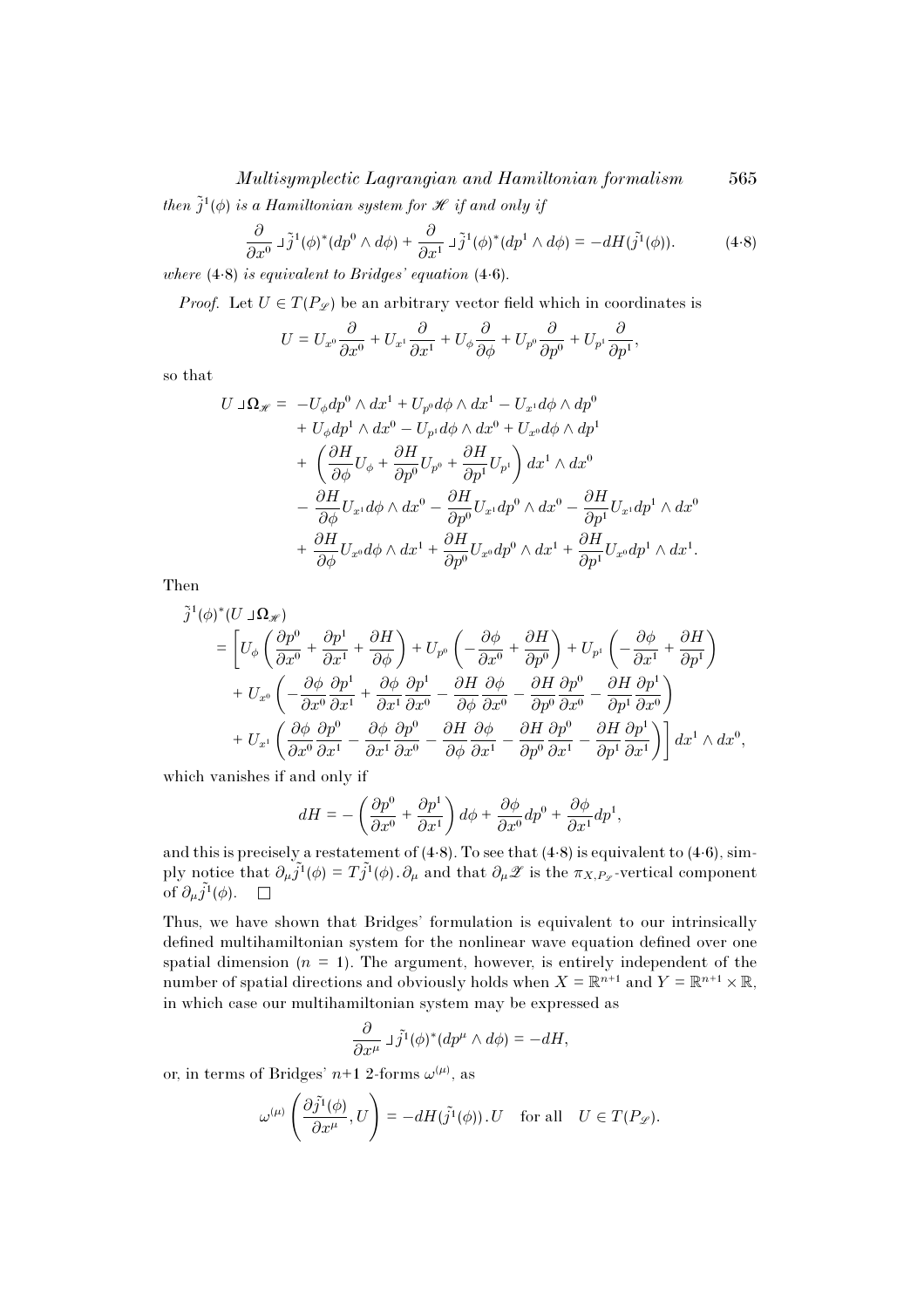More importantly, as we shall show in Section 6, in the presence of symmetry, we can assemble these  $n+1$  distinct 2-forms  $\omega^{(\mu)}$  into our single  $(n+2)$ -form  $\Omega_{\mathscr{H}}$ .

#### 5. Covariant Noether theory

Definition 5.1. A covariant canonical transformation is a  $\pi_{XZ}$ -bundle map  $\eta_Z: Z \to Z$  covering a diffeomorphism  $\eta_X: X \to X$  such that  $\eta_Z^*\Omega = \Omega$ .

Definition 5.2. If  $\eta_Y: Y \to Y$  is a  $\pi_{XY}$ -bundle automorphism (also covering a diffeomorphism  $\eta_X: X \to X$ ), its canonical lift  $\eta_Z: Z \to Z$  is defined by

$$
\eta_Z(z) = (\eta_Y^{-1})^*(z). \tag{5.1}
$$

We may now define the covariant analogue of momentum maps in symplectic geometry.

Let  $\mathscr G$  denote a Lie group (perhaps infinite-dimensional) with Lie algebra  $\mathfrak g$  that acts on X by diffeomorphisms and acts on Z (or Y) as  $\pi_{XZ}$  (or  $\pi_{XY}$ )-bundle automorphisms. For  $\eta \in \mathscr{G}$ , let  $\eta_X, \eta_Y$  and  $\eta_Z$  denote the corresponding transformations of X, Y and Z (the map  $\eta_Z: Z \to Z$  is the prolongation of  $\eta_Y$ ) and for  $\xi \in \mathfrak{g}$ , let  $\xi_X, \xi_Y$  and  $\xi_Z$  denote the corresponding infinitesimal generators. If  $\mathscr G$  acts on  $Z$  by covariant canonical transformations then the Lie derivative of  $\Omega$  along  $\xi_Z$  is zero:

$$
\mathfrak{L}_{\xi_Z}\Omega = 0,\tag{5-2}
$$

so that the left Lie algebra action is canonical. In the case that

$$
\mathfrak{L}_{\xi_Z}\Theta = 0,\tag{5-3}
$$

then  $\mathscr G$  acts by special covariant transformations.

Definition 5.3. Let a Lie algebra g have a canonical left action on  $Z$  and suppose there exists  $J \in L(\mathfrak{g}, \Lambda^n(Z))$  covering the identity on Z such that for each  $\xi \in \mathfrak{g}$ ,

$$
\xi_Z\,\lrcorner\,\Omega=dJ(\xi).
$$

The map  $J: Z \to \mathfrak{g}^* \otimes \Lambda^n(Z)$  defined by

$$
\mathbf{J}(z)(\xi) = J(\xi)(z) \tag{5.4}
$$

for all  $\xi \in \mathfrak{g}$  and  $z \in Z$  is called a covariant momentum mapping (or a multimomentum mapping) of the action.

The covariant momentum map is said to be Ad∗-equivariant if the diagram

$$
\begin{array}{ccc}\nZ & \xrightarrow{\mathbf{J}} & \mathbf{g}^* \otimes \mathbf{\Lambda}^n(Z) \\
\downarrow \eta_Z & & \downarrow \mathbf{Ad}^* \otimes \mathrm{Id} \\
Z & \xrightarrow{\mathbf{J}} & \mathbf{g}^* \otimes \mathbf{\Lambda}^n(Z)\n\end{array}
$$

commutes, or equivalently if

$$
J(\mathrm{Ad}_{\eta}^{-1}\xi) = \eta_Z^* [J(\xi)]. \tag{5.5}
$$

LEMMA 5.1. If the action on Z is the lifted action  $\eta_Z$ , then  $\mathscr G$  acts by special covariant transformations, the mapping J defined by

$$
J(\xi) = \xi_Z \Box \Theta
$$
  
=  $\pi_{YZ}^*(\xi_Y \Box z),$  (5.6)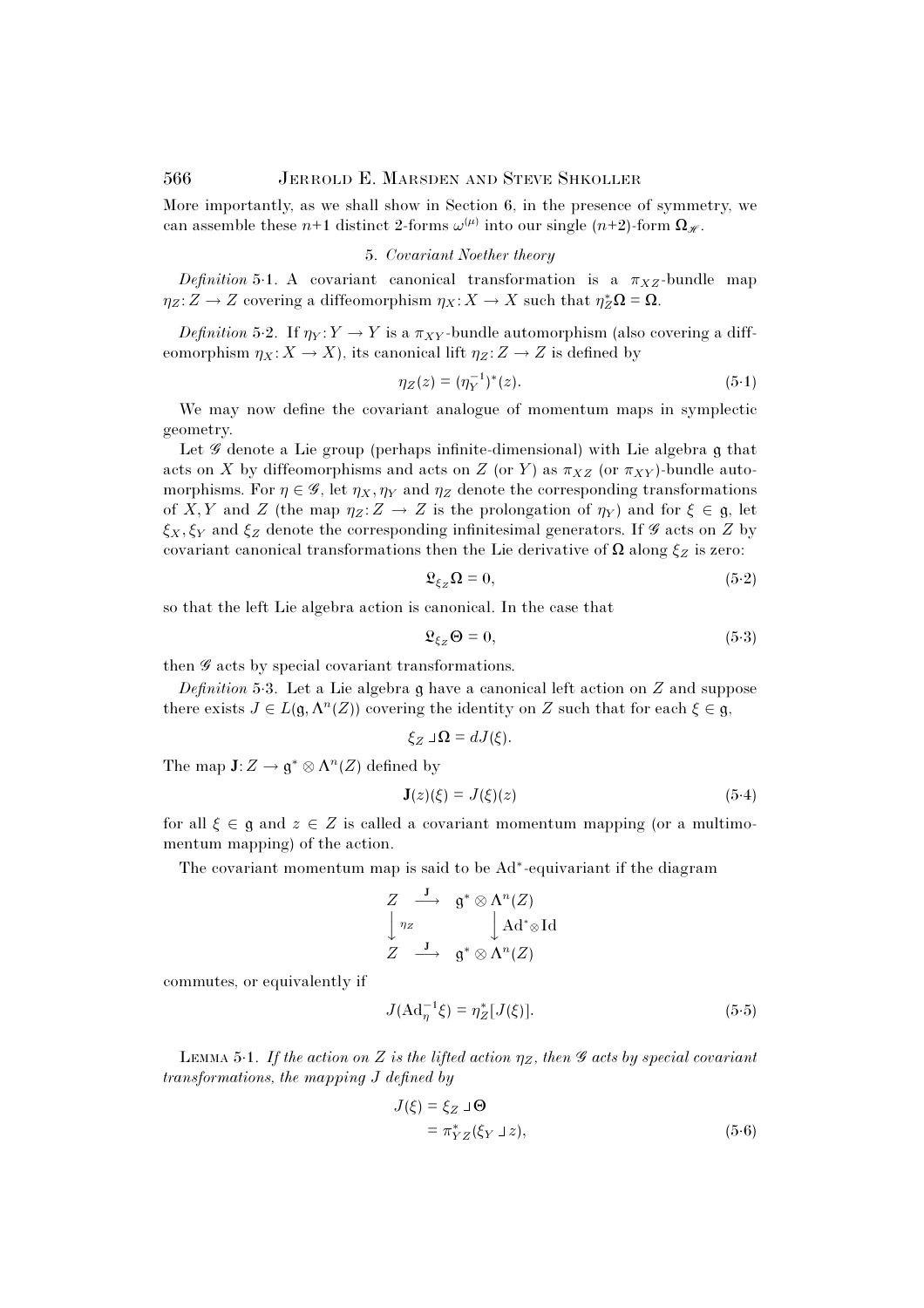is a multimomentum mapping of the action for the multisymplectic form on  $\Omega$ , i.e.

$$
\xi_Z \,\,\bot \Omega = dJ(\xi),\tag{5-7}
$$

and is Ad∗-equivariant.

*Proof.* Differentiating the coordinate expression for (5·1) we find that if  $\xi = (\xi^{\mu}, \xi^{A})$ , then

$$
\xi_Z = (\xi^{\mu}, \xi^A, -p\xi^{\nu}, \nu - p_B^{\nu}\xi^B, \nu, p_A^{\nu}\xi^{\mu}, \nu - p_B^{\mu}\xi^B, A - p_A^{\mu}\xi^{\nu}, \nu),
$$
(5.8)

and hence that  $\mathfrak{L}_{\xi_Z} \Theta = 0$ . Then,

$$
dJ(\xi) = d(\xi_Z \sqcup \Theta) = \mathfrak{L}_{\xi_Z} \Theta - \xi_Z \sqcup d\Theta = \xi_Z \sqcup \Omega.
$$

Since  $\xi_Y = T \pi_{YZ} \circ \xi_Z$ , (5.6) immediately follows and the last assertion holds because special covariant momentum maps are Ad∗-equivariant (the argument is analogous to that for the cotangent bundle case which is proven in Abraham and Marsden [1, theorem  $4.2.10$ ]).  $\Box$ 

In coordinates this special covariant momentum map may be expressed as

$$
J(\xi)(z) = (p_A^{\mu} \xi^A + p\xi^{\mu}) d^n x_{\mu} - p_A^{\mu} \xi^{\nu} dy^A \wedge \partial_{\nu} \mathbf{I}(\partial_{\mu} \mathbf{I} d^{n+1} x). \tag{5.9}
$$

Next we describe the prolonged action of the group  $\mathscr G$  on Y to  $J^1(Y)$  and  $P_{\mathscr L}$ .

Definition 5.4. Let  $\eta_Y: Y \to Y$  be a  $\pi_{XY}$ -bundle automorphism covering a diffeomorphism  $\eta_X: X \to X$ . Then

$$
\eta_{J^1(Y)}(\gamma) = T\eta_Y \circ \gamma \circ T\eta_X^{-1} \quad \text{for all} \quad \gamma \in J^1(Y), \tag{5.10}
$$

and

$$
\eta_{P_{\mathscr{L}}}(z) = i^*_{J^1(Y)^{\star}, P_{\mathscr{L}}}\mathbb{F}\mathscr{L}(\eta_{J^1(Y)} \circ (\mathbb{F}\mathscr{L}|_{P_{\mathscr{L}}})^{-1}z) \quad \text{for all} \quad z \in P_{\mathscr{L}}.\tag{5.11}
$$

Definition 5.5. We say that the Lagrangian density  $\mathscr L$  and the Hamiltonian density H are equivariant with respect to G if for all  $\eta \in \mathcal{G}, \gamma \in J^1(Y)$  and  $z \in P_{\mathcal{L}},$ 

$$
\mathcal{L}(\eta_{J^1(Y)}(\gamma)) = (\eta_X^{-1})^* \mathcal{L}(\gamma), \tag{5.12}
$$

and

$$
\mathcal{H}(\eta_{P_{\mathscr{L}}}(z)) = (\eta_X^{-1})^* \mathcal{H}(z), \qquad (5.13)
$$

where  $(\eta_X^{-1})^* \mathscr{L}(\gamma)$  means the  $(n + 1)$ -form  $\mathscr{L}(\gamma)$  at  $x \in X$  is pushed forward to an  $(n + 1)$ -form at  $\eta(x)$ .

Analogous to [1, corollary 4·2·14], one may readily verify that both  $\Theta_{\mathscr{L}}$  and  $\Theta_{\mathscr{H}}$ are invariant under the respective group action prolongations, i.e.

 $\eta_{J^1(Y)}^* \mathbf{\Theta}_{\mathscr{L}} = \mathbf{\Theta}_{\mathscr{L}} \quad \text{and} \quad \eta_{P_{\mathscr{L}}}^* \mathbf{\Theta}_{\mathscr{H}} = \mathbf{\Theta}_{\mathscr{H}}.$ 

LEMMA 5.2. Suppose that  $\mathscr L$  is regular and that  $\mathscr K: P_{\mathscr L} \to \Lambda^{n+1}(X)$  is equivariant and is not constant on any  $P_{\mathscr{L}}$  neighbourhood. Then  $\mathscr{L}: J^1(Y) \to \Lambda^{n+1}(X)$  is equivariant.

*Proof.* Let  $\mathscr G$  be a group acting on Y by bundle automorphisms. From (5.11), we have by definition that  $\mathbb{F}\mathscr{L}: J^1(Y) \to P_{\mathscr{L}}$  is equivariant with respect to  $\mathscr{G}$ . Hence, for all  $\eta \in \mathscr{G}$  and  $\gamma \in J^{(Y)}$ ,

$$
\mathcal{H}(\eta_{P_{\mathscr{L}}}(\mathbb{F}\mathscr{L}(\gamma))) = (\eta_X^{-1})^* \mathcal{H}(\mathbb{F}\mathscr{L}(\gamma)).
$$
\n(5.14)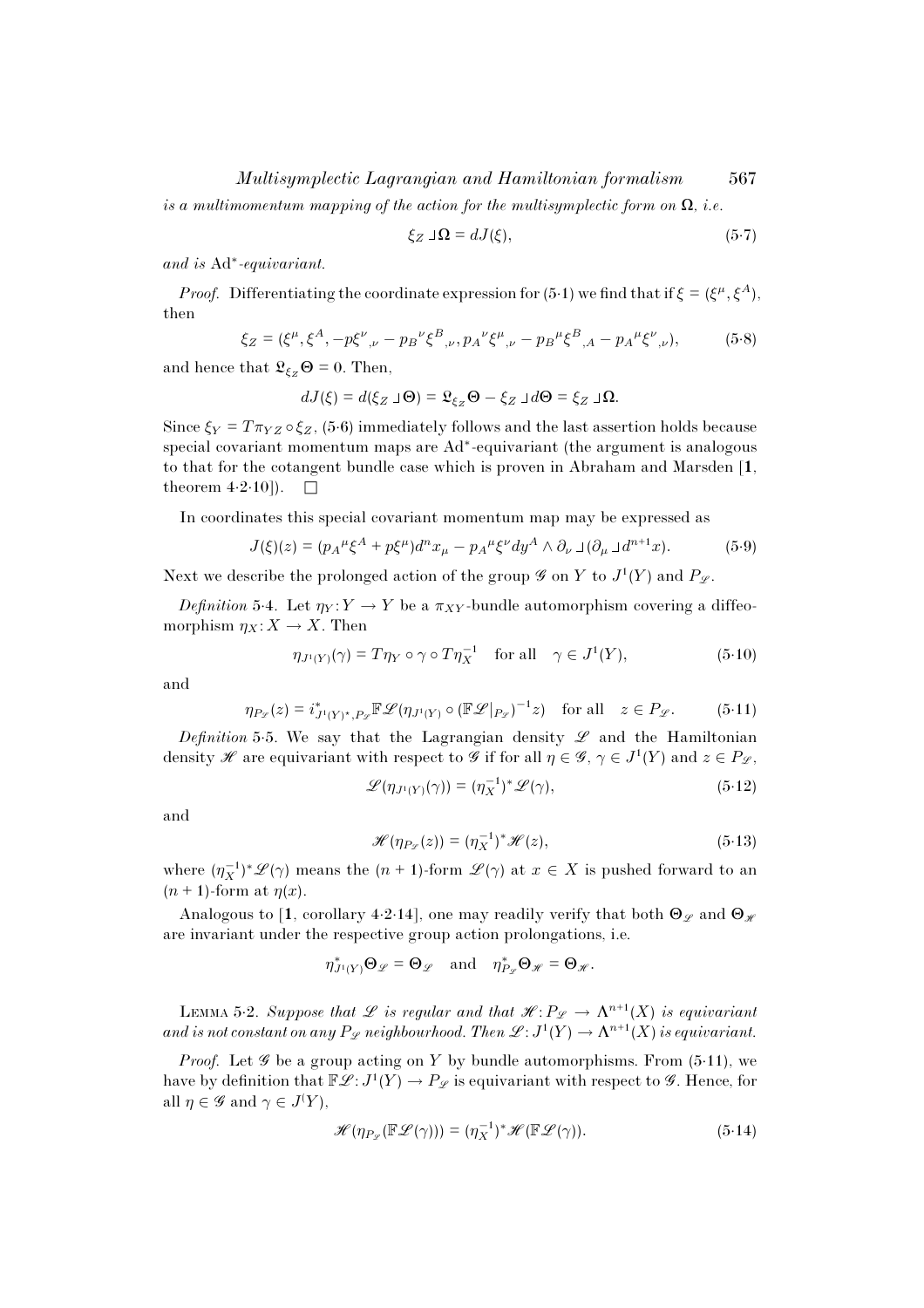Assume that the Lagrangian density  $\mathscr L$  is not equivariant with respect to  $\mathscr G$ . Then, there exists  $\eta \in \mathscr{G}$  and  $\gamma \in J^1(Y)$  for which

$$
F(\gamma) \equiv \left[ \mathcal{L} \circ \eta_{J^1(Y)}(\gamma) - (\eta_X^{-1})^* \mathcal{L} \right](\gamma) \neq 0.
$$

Hence, by continuity of F, there is some neighbourhood U in  $J^1(Y)$  about  $\gamma$  for which  $F(U)$  does not intersect  $\{0\}$  in  $\Lambda^{n+1}(X)$ . We will assume that  $\gamma \in J^1(Y)_y$  for some fixed  $y \in Y$  and take U to be a fibre neighbourhood of  $\gamma$ . By choosing  $\varepsilon > 0$ sufficiently small, we see that for all  $\gamma' \in J^1(Y)_y$  satisfying  $\mathfrak{A} \circ \gamma' = \mathfrak{A}$ ,

$$
\left. \frac{d}{d\varepsilon} \right|_{\varepsilon=0} \mathscr{L}(\eta_{J^1(Y)}(\gamma) + \varepsilon(\eta_{J^1(Y)}(\gamma') - \eta_{J^1(Y)}(\gamma)) + (\eta_X^{-1})^* \left. \frac{d}{d\varepsilon} \right|_{\varepsilon=0} \mathscr{L}(\gamma + \varepsilon(\gamma' - \gamma)),
$$

in which case,

$$
D_{\mathfrak{A}}(\eta_{J^1(Y)}(\gamma)).\eta_{J^1(Y)}(\gamma) + (\eta_X^{-1})^* D_{\mathfrak{A}}(\gamma).\gamma
$$

for all  $\gamma$  in some  $J^1(Y)$ -neighbourhood U. Since  $\mathscr H$  cannot be locally constant (5.14) cannot be true for all  $\gamma \in U$  and so  $\mathscr H$  cannot be equivariant.

THEOREM 5.1. Let  $\mathscr L$  be a regular Lagrangian density and suppose that  $\mathcal{H}: P_{\mathcal{L}} \to \Lambda^{n+1}(X)$  is equivariant and is not constant on any  $P_{\mathcal{L}}$ -neighbourhood. Then the map

$$
J^{\mathscr{L}}(\xi) \coloneqq \mathbb{F} \mathscr{L}^* J(\xi)
$$

is a momentum map for the lifted action of  $\mathscr G$  on  $J^1(Y)$  relative to  $\Omega_{\mathscr L}$  and the map

$$
J^{\mathscr{H}}(\xi) := ((\mathbb{F}\mathscr{L}|_{P_{\mathscr{L}}})^{-1})^* \circ \mathbb{F}\mathscr{L}^* J(\xi) = (\mathbb{F}\mathscr{L} \circ \mathbb{F}\mathscr{L}|_{P_{\mathscr{L}}}^{-1})^* J(\xi) = i_{J^1(Y)^*, P_{\mathscr{L}}}^* J(\xi)
$$

is a momentum map for the lifted action of  $\mathscr G$  on  $P_{\mathscr L}$  relative to  $\Omega_{\mathscr H}$ , i.e. for all  $\xi \in \mathfrak g$ ,

$$
\xi_{J^1(Y)} \,\,\mathrm{d}\Omega_{\mathscr{L}} = dJ^{\mathscr{L}}(\xi) \tag{5.15}
$$

and

$$
\xi_{P_{\mathscr{L}}} \,\,\cup\,\, \Omega_{\mathscr{H}} = dJ^{\mathscr{H}}(\xi),\tag{5.16}
$$

where  $\xi_{J^1(Y)}$  and where  $\xi_{P_{\varphi}}$  are the infinitesimal generators corresponding to  $\xi$ .

*Proof.* Lemma 5.2 asserts that  $\mathscr L$  is equivariant, from which we may conclude that  $\mathbb{F}\mathscr{L}: J^1(Y) \to Z$  is equivariant so that

$$
\eta_Z \circ \mathbb{F}\mathscr{L} = \mathbb{F}\mathscr{L} \circ \eta_{J^1(Y)}.\tag{5.17}
$$

Indeed, we see that

$$
\{\eta_{J^1(Y)^*}[\mathbb{F}\mathscr{L}(\gamma)]\} \cdot \gamma' = (\eta_X^{-1})^* \{\mathbb{F}\mathscr{L}(\gamma)[\eta_{J^1(Y)}^{-1}(\gamma')] \}
$$
  

$$
= (\eta_X^{-1})^* \left\{ \mathscr{L}(\gamma) + \frac{d}{d\varepsilon} \bigg|_{\varepsilon=0} \mathscr{L}(\gamma + \varepsilon[\eta_{J^1(Y)}^{-1}(\gamma') - \gamma]) \right\}.
$$

and that

$$
\left\{\mathbb{F}\mathscr{L}[\eta_{J^1(Y)}(\gamma)]\right\}.\gamma'=\mathscr{L}(\eta_{J^1(Y)}(\gamma))+\left.\frac{d}{d\varepsilon}\right|_{\varepsilon=0}\mathscr{L}(\eta_{J^1(Y)}(\gamma))+\varepsilon[\gamma'-\eta_{J^1(Y)}(\gamma)]),\tag{5.18}
$$

which are equal by the equivariance of  $\mathscr{L}$ . The infinitesimal version of (5.17) yields

$$
\xi_Z \circ \mathbb{F}\mathscr{L} = T\mathbb{F}\mathscr{L}.\xi_{J^1(Y)},\tag{5.19}
$$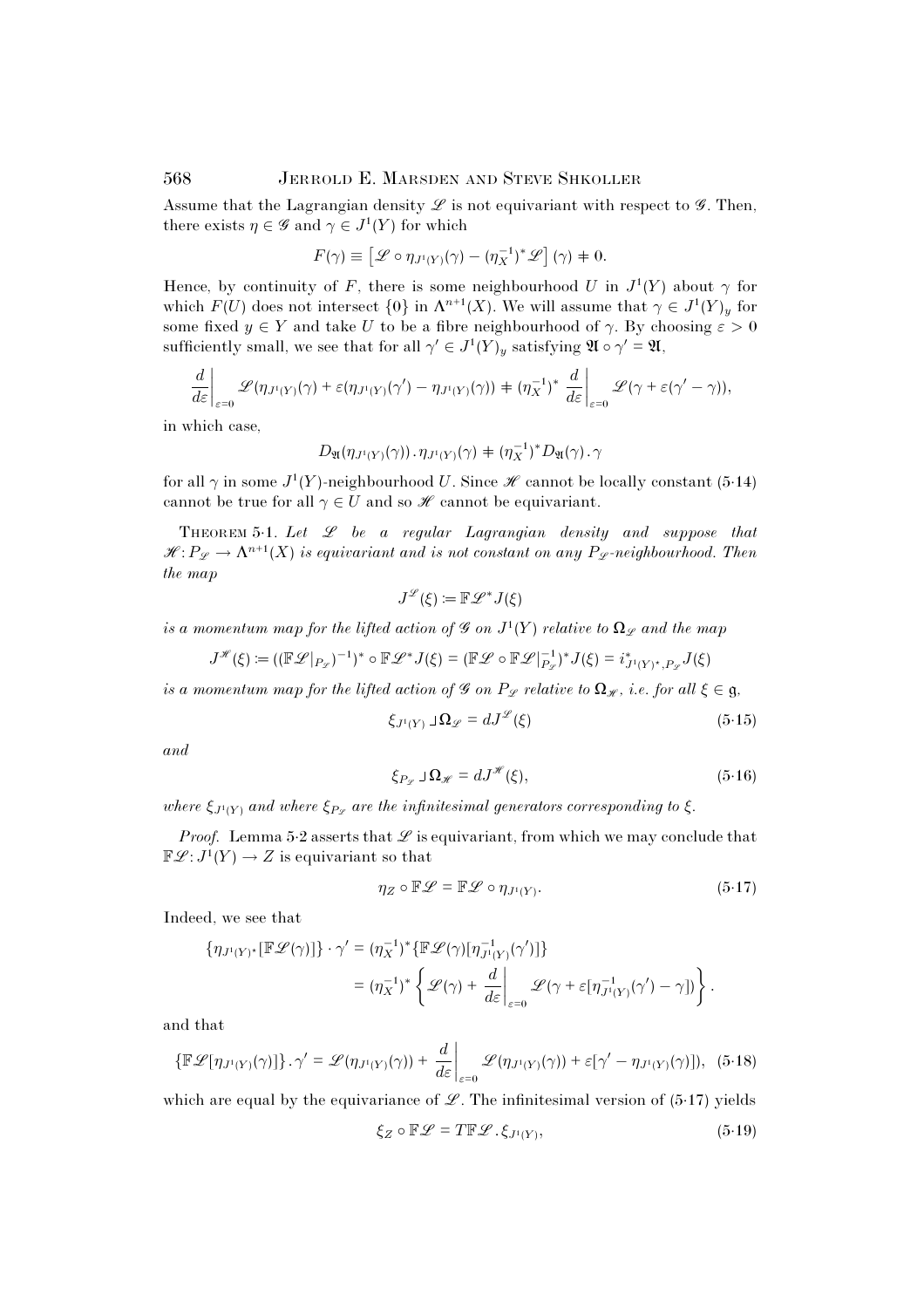which is a statement that  $\xi_Z$  is  $\mathbb{F}\mathscr{L}$ -related to  $\xi_{J^1(Y)}$ . Hence, the pull-back of (5.7) along  $\mathbb{F}\mathscr{L}$  gives us (5.15), while a second pull-back of (5.15) along the diffeomorphism  $\mathbb{F}\mathscr{L}|_{P_{\mathscr{L}}}^{-1}$  verifies (5·16).  $\Box$ 

In multisymplectic coordinates, the multimomentum mapping  $J^{\mathscr{H}}$  is written as

$$
J^{\mathscr{H}}(\xi) = (p_A^{\mu}\xi^A + (p_A^{\nu}\mathfrak{A}_{\nu}^A - H)\xi^{\mu})d^nx_{\mu} - p_A^{\mu}\xi^{\nu}dy^A \wedge \partial_{\nu}\mathfrak{a}(\partial_{\mu}\mathfrak{a}^{n+1}x), \qquad (5.20)
$$

where  $H: P_{\mathscr{L}} \to \mathbb{R}$  is the Hamiltonian function associated with the Hamiltonian density  $\mathscr{H}$  by  $\mathscr{H} = H d^{n+1}x$ .

THEOREM 5.2 (Covariant Hamiltonian version of Noether's theorem). Let  $\mathscr L$  be regular and suppose that a group  $\mathscr G$  acts on Y by  $\pi_{XY}$ -bundle automorphisms, and that the Hamiltonian density  $\mathscr H$  is equivariant with respect to  $\mathscr G$  and is not locally constant on any P<sub>L</sub>-neighbourhood. Then, for each  $\xi \in \mathcal{G}$ ,

$$
d[\tilde{j}^1(\phi)^* J^{\mathcal{H}}(\xi)] = 0, \qquad (5.21)
$$

for any  $\phi \in \Gamma(\pi_{XY})$  for which  $\tilde{j}^1(\phi)$  is a covariant Hamiltonian system.

*Proof.* Since  $\tilde{j}^1(\phi)$  is a Hamiltonian system,  $\tilde{j}^1(\phi)^* i_U \Omega_{\mathscr{H}} = 0$  for any vector U in  $T(P_{\mathscr{L}})$  so set  $U = \xi_{P_{\mathscr{L}}}$ .  $\Box$ 

Under the same hypotheses, Lemma 3·1 gives us the following equivalent statement.

COROLLARY 5.1. For each  $\xi \in \mathscr{G}$ ,  $d[j^1(\phi)^* J^{\mathscr{L}}(\xi)] = 0$ .

The quantity  $\tilde{j^1}(\phi)^*J^{\mathscr{H}}(\xi)$  is called the Hamiltonian Noether current and, as we shall show, leads to very useful decompositions of the classical water wave conservations laws. In coordinates, it has the form

$$
\tilde{j}^{1}(\phi)^{*} J^{\mathscr{H}}(\xi) = \left[ (p_{A}^{\mu} \xi^{A} + (p_{A}^{\nu} \mathfrak{A}_{\nu}^{A} - H) \xi^{\mu}) - p_{A}^{\mu} \phi^{A}{}_{,\nu} \xi^{\nu} + p_{A}^{\nu} \phi^{A}{}_{,\nu} \xi^{\mu} \right] d^{n} x_{\mu}.
$$
 (5.22)

## 6. Symmetry and generalized conservation laws

Just as we have shown in Section 4 that the multihamiltonian system generalizes the classical Hamiltonian description of particle mechanics as well as the structures defined in Bridges [4], we can do the same for the multisymplectic Hamiltonian Noether theory.

#### 6·1. Particle mechanics

We let the groups  $\text{Diff}(\mathbb{R})$  act on  $\mathbb R$  and  $G$  on  $Q$  and consider the action of the prolongation of  $\mathscr{G} = \text{Diff}(\mathbb{R}) \times G$ . With elements of g written as  $(f, \xi)$ , the Hamiltonian Noether current has the simple coordinate form

$$
\tilde{j}^1(\phi)^* J^{\mathscr{H}}(\xi) = p_A \xi^A - Hf := J^H_{\xi} - Hf,
$$

where  $J_{\xi}^{H} = p_{A} \xi^{A}$  is the usual momentum map for G acting on Q in Hamiltonian mechanics. Then equation (5·21) asserts that along trajectories of the Hamiltonian vector field

$$
\frac{d}{dt}(J_{\xi}^{H}-Hf)=0,
$$

which is equivalent to conservation of both  $J_{\xi}^{H}$  and H.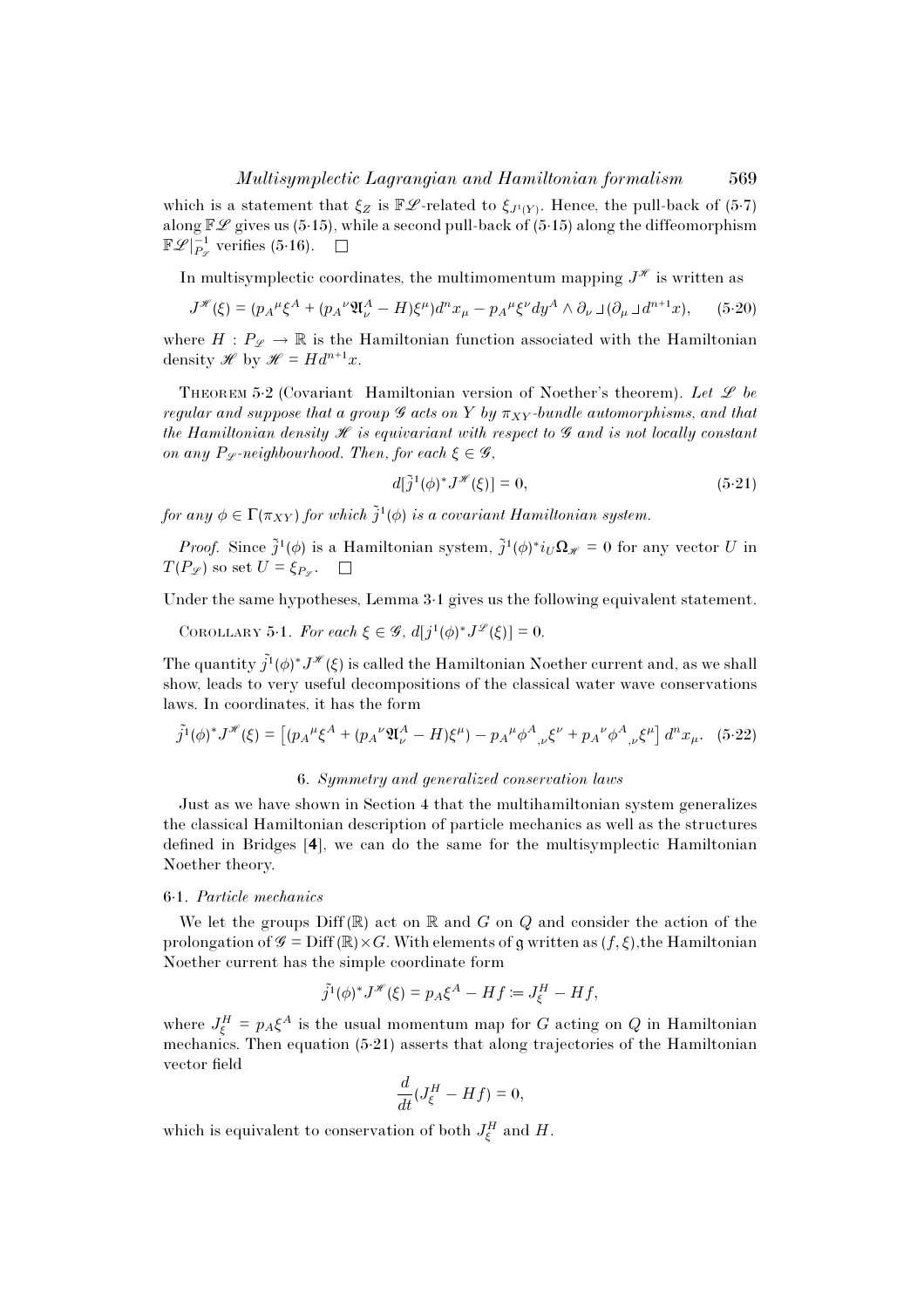# 6·2. Bridges' decomposition of Noether theory

In this section we fix  $X = \mathbb{R}^{n+1} Y = \mathbb{R}^{n+1} \times \mathbb{R}$  and  $P_{\mathscr{L}} = \pi_{\mathbb{R}^{n+1},\mathbb{R}^{n+2}}$ . We examined this particular geometry in Section 4·2, where we showed that Bridges' multisymplectic structure consisting of  $n+1$  degenerate 2-forms  $\omega^{(\mu)}$  on  $P_{\varphi}$  is an equivalent and particular coordinate representation of our intrinsically defined multihamiltonian system on  $P_{\mathscr{L}}$ . We now show that in the presence of a general symmetry group action, Bridges'  $n+1$  pre-symplectic 2-forms  $\omega^{(\mu)}$  can actually be assembled into our single multisymplectic  $(n + 2)$ -form  $\Omega^{\mathscr{H}}$ .

Bridges forms an  $(n+1)$ -vector of momentum mappings such that each vector component is associated with a distinct spacetime direction through the pre-symplectic 2-form  $\omega^{(\mu)}$  . He then relates the action of a general symmetry group  ${\mathscr G}$  along the fibre of  $P_{\varphi}$  with the vanishing of the divergence of the vector of momentum mappings. The following result is in [2, theorem 2·2].

PROPOSITION 6.1. Let  $H: \mathbb{R}^{n+2} \to \mathbb{R}$  be a covariant Hamiltonian with n+1 distinct 2-forms  $\omega^{(\mu)}$ . If  $dH\cdot \xi_{P_{\mathscr{L}}}=0$  for all  $\xi_{P_{\mathscr{L}}}$  in the Lie algebra  $\mathfrak g$  of the group  ${\mathscr G}$  acting on  $\mathbb{R}^{n+2}$ , and if  $P^{\mu}$  is the momentum mapping associated to  $\omega^{(\mu)}$ , i.e. for all  $\xi_{P_{\mathscr{L}}}\in\mathfrak{g}$ ,

$$
\xi_{P_{\mathscr{L}}} \mathop{\perp} \omega^{(\mu)} = dP^{\mu}(\xi_{P_{\mathscr{L}}}),\tag{6.1}
$$

then

$$
\frac{\partial P^{\mu}}{\partial x^{\mu}} = 0. \tag{6.2}
$$

We will first show that  $(6.2)$  is a particular example of our conservation law  $(5.21)$ in the case of the trivial bundle geometry defined above, for which the fields have no explicit dependence on time or space (geometrically, this means that each fiber of the bundle  $\pi_{X,P_{\mathscr{L}}}$  is identical).

PROPOSITION 6.2. In the case that the action on  $P_{\mathscr{L}} := \pi_{\mathbb{R}^{n+1},\mathbb{R}^{n+2}}$  is the lifted action  $\eta_{P_{\mathscr{L}}}$ , then the momentum mappings  $P^{\mu}$  defined in (6.1) are the components of the Hamiltonian Noether current and hence the conservation law (6·2) is contained in Theorem 5·2.

*Proof.* We set the diffeomorphism  $\eta_X$  to be the identity and identify  $P_{\mathscr{L}}$  with  $\mathbb{R}^{n+2}$ . Hence the infinitesimal generators  $\xi^{\mu}$  are 0 and, using (5.22), we see that the Hamiltonian Noether current is given by

$$
\tilde{j}^{1}(\phi)^{*} J^{\mathscr{H}}(\xi) = p^{\mu} \xi d^{n} x_{\mu} := N^{\mu} d^{n} x_{\mu}.
$$
\n(6.3)

Using (5.8), we easily deduce that the lifted action  $\xi_{P_{\varphi}}$  is given in coordinates by  $(0, \xi, -p^{\mu}\partial \xi/\partial \phi)$  so that the equivariance of H is equivalent to  $dH$ .  $\xi_{P_{\mathscr{L}}} = 0$ .

In accordance with Proposition 6·1, all of the group action is along the fibre of  $\pi_{X,P_{\mathscr{L}}}$ , identified with  $\mathbb{R}^{n+2}$ , so we will restrict the exterior derivative d to the fibre.

We claim that  $P^{\mu} = N^{\mu}$ . To see this we must show that  $dN^{\mu} = \xi_{P_{\mathscr{L}}} \mathsf{d}\omega^{(\mu)}$ , but this is precisely the case since in coordinates, for each  $\mu = 1, \ldots, n, 0$ ,

$$
dN^{\mu} = \left(p^{\mu} \frac{\partial \xi}{\partial \phi}, 0, \dots, \xi, \dots, 0\right), \quad \xi \text{ in the } (\mu + 1) \text{th coordinate.}
$$

Then, using the identity

$$
d(N^{\mu}d^{n}x_{\mu}) = \partial_{\nu}N^{\mu}dx^{\nu} \wedge d^{n}x_{\mu} = \partial_{\mu}N^{\mu}d^{n+1}x
$$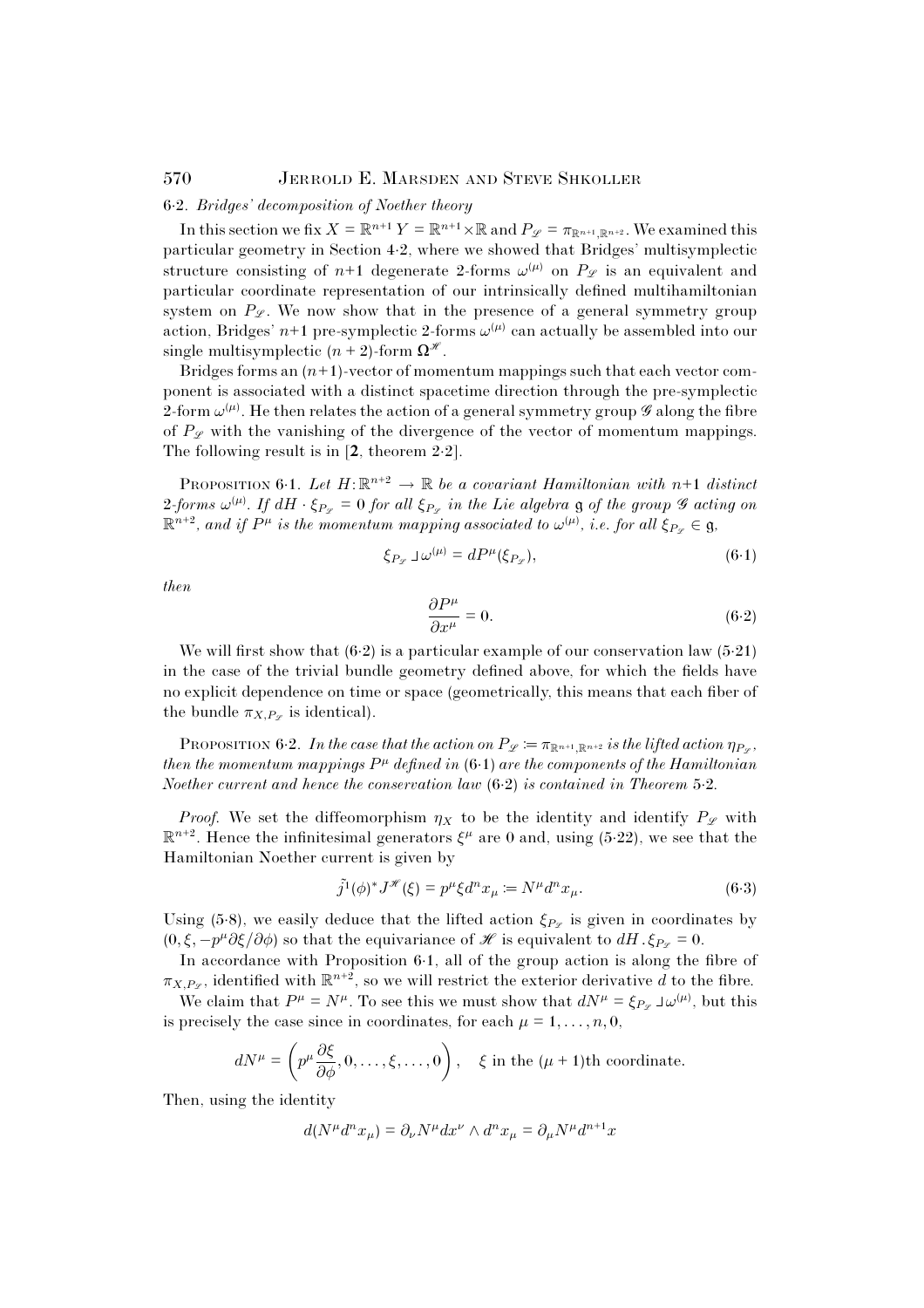Multisymplectic Lagrangian and Hamiltonian formalism 571 we have that  $d[\tilde{j}^1(\phi)^* J^{\mathscr{H}}(\xi)] = 0$  implies that  $\partial N^{\mu}/\partial x^{\mu} = 0$  so that  $\partial P^{\mu}/\partial x^{\mu} = 0$ and the result is proved.  $\Box$ 

This proposition indicates how we can assemble the 2-forms  $\omega^{(\mu)}$  into the single  $(n+2)$ -form  $\Omega_{\mathscr{H}}$  when lifted symmetries exist. Namely, to each  $\omega^{(\mu)}$ , there corresponds a momentum mapping  $P^{\mu}(\xi_{P_{\mathscr{L}}})$  of the symmetry group given by (6.1). By Proposition 6.2, the maps  $P^{\mu}(\xi_{P_{\mathscr{L}}})$  are the components of the Hamiltonian Noether current. This then defines the Hamiltonian covariant momentum mapping  $J^{\mathscr{H}}(\xi_{P_{\varphi}})$  which in turn, by (5.16), defines the canonical multisymplectic  $(n+2)$ -form  $\Omega_{\mathscr{H}}$  on  $P_{\mathscr{L}}$ . In fact, since lifts are special canonical transformations, the covariant momentum map defines the  $(n+1)$ -Θ<sub>\*</sub> on  $P_{\varphi}$  as well. We summarize with the following corollary.

COROLLARY 6.1. Assume the group  $\mathcal G$  acts by special canonical transformations and let the Hamiltonian Noether current  $\tilde{j^1}(\phi)^*J^\mathscr{H}(\xi)$  be given in multisymplectic coordinates by  $N^{\mu}d^{n}x_{\mu}$ . Then the  $\omega^{(\mu)}$  satisfy  $\xi_{P_{\varphi}}\,\underline{\cup}\,\omega^{(\mu)} = dN^{\mu}$ . Furthermore, if  $\omega^{(\mu)}$  is exact, such that

$$
\omega^{(\mu)} = d\kappa^{(\mu)} \tag{6-4}
$$

for 1-forms  $\kappa^{(\mu)},$  then

$$
N^{\mu} = \xi_{P_{\mathscr{L}}} \perp \kappa^{(\mu)}.
$$
\n(6.5)

### 7. The Geometry of water waves

It is interesting to note that the covariant Hamiltonian Noether theorem intrinsically contains the mass conservation law for water waves as well as the conservation of wave action and action flux. In particular, the vanishing of the exterior derivative of the Hamiltonian Noether current is an intrinsic restatement of the mass conservation law, while the projected components of the Hamiltonian Noether current  $P^{\mu}$ , as defined by Proposition 6.2, are related to the action and action flux. As an example, for the case of two spatial dimensions, the ensemble (or phase) average of  $P^0$  corresponds to Whitham's definition of wave action and that of  $P^1$  and  $P^2$  correspond to the two-component action-flux (see  $[10]$ ), while in the case of one spatial dimension the Hamiltonian density  $\mathscr H$  is related to the flow force or in some cases the momentum flux (see [3]). These observations were first made by Bridges [2] in coordinates; they seemed to have been the primary motivating factors for defining additional 2-forms  $\omega^{(\mu)}$  for each unbounded spatial direction.

Next, we show that our definition for a multihamiltonian system contains the variational principles which are essential to the study of pattern formation and wave instability. For simplicity, we restrict our attention to symmetries given by the circle and  $\mathbb{T}^{n+1}$ ; however, it is important to note that our procedure is general and may be applied to any subgroup of the Euclidean group SE  $(n + 1)$  and its products. This is significant if one wishes to study hexagonal pattern formations, for example, in addition to merely the periodic ones.

## 7·1. Pattern formation, action, index and the loop space

Let  $X = \mathbb{R}^{n+1}$  and let Y be the vector bundle  $\mathbb{R}$  over X. Consider the semilinear elliptic scalar partial differential equation

$$
\Delta \phi + V'(\phi) = 0, \quad \phi \in \Gamma(\pi_{XY}), \tag{7.1}
$$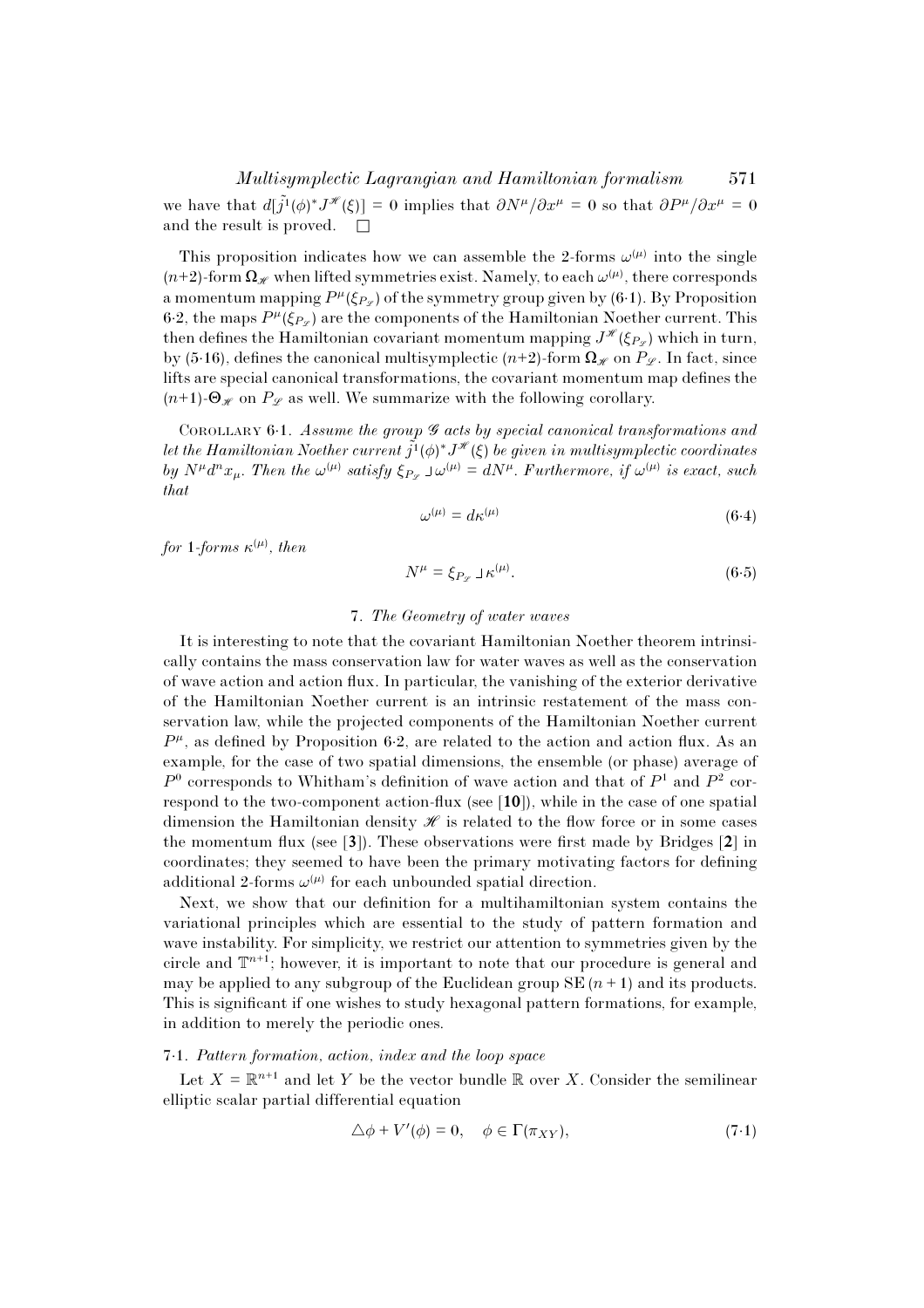where, as above,  $\triangle$  is the Laplace–Beltrami operator and V is a real-valued  $C^{\infty}$ -bundle map. For this example, it is appropriate to set  $P_{\mathscr{L}} = \pi_{\mathbb{R}^{n+1},\mathbb{R}^{n+2}}$  and  $\mathscr{G} = SO(n + 1)$ , in which case (7.1) may be equivalently expressed as

$$
\tilde{j}^1(\phi)^*(U \sqcup \Omega_{\mathscr{H}}) = 0 \tag{7.2}
$$

for all  $U \in T(P_{\mathscr{L}})$ , where in coordinates,

$$
\mathcal{H} = H d^{n+1} x \quad \text{and} \quad H(\tilde{j}^1(\phi)) = \frac{1}{2} p^{\mu} \cdot p^{\mu} + V(\phi). \tag{7.3}
$$

We show in this section that our intrinsic multisymplectic structure can be used to generalize the notion of action and index on the loop space of the primary constraint subbundle  $P_{\mathscr{L}}$  as defined in [3].

Let the map  $\chi: X \to \mathbb{R}$  be defined in coordinates by  $\chi(x^{\mu}) = k_{\mu}x^{\mu}$ , and identify  $\mathbb{T}^{1}$ with its universal cover  $\mathbb{R}\setminus\mathbb{Z}$ , so that a smooth  $2\pi$ -periodic map  $\alpha: \mathbb{R} \to P_{\mathscr{L}}$  may be identified with the smooth map  $\alpha: \mathbb{T}^1 \to P_{\mathscr{L}}$ .

Definition 7.1. The loop space of  $P_{\mathscr{L}}$  is the subset of  $\Gamma(\pi_{X,P_{\mathscr{L}}})$  defined by

Loop 
$$
(P_{\mathscr{L}}) = \{ z \in \Gamma(\pi_{X,P_{\mathscr{L}}}) \mid z = \alpha \circ \chi \text{ is holonomic and } \alpha \in C^{\infty}(\mathbb{T}^1, P_{\mathscr{L}}) \}.
$$

We then set

loop 
$$
(P_{\mathscr{L}}) = \{ z \in \text{Loop} (P_{\mathscr{L}}) \mid \alpha \in \mathscr{P} \},\
$$

where  $\dot{\alpha} = d\alpha/d\chi$  and  $\mathscr{P} \subset T(P_{\mathscr{L}})$  consists of those vector fields on  $P_{\mathscr{L}}$  which are prolongations of vector fields on Y .

Hence, an element  $\alpha \circ \chi$  in loop( $P_{\mathscr{L}}$ ) is conjugate to the first jet of a section  $f \circ \chi$ in  $\pi_{XY}$ , where  $f: \mathbb{T}^1 \to Y$ .

The diagonal periodic patterns of (7·1) correspond to the restriction of (7·1) to Loop ( $P_{\mathscr{L}}$ ). Thus, if  $\alpha \circ \chi \in$  Loop ( $P_{\mathscr{L}}$ ), a diagonal periodic pattern satisfies

$$
(\alpha \circ \chi)^{*}(U \lrcorner \Omega_{\mathscr{H}}) = 0 \quad \text{for all} \quad U \in T(P_{\mathscr{L}}). \tag{7.4}
$$

Recently, the existence of periodic pattern solutions to (7·1) has been obtained by expressing such solutions as critical points of a constrained variational principle and using information provided by sensitivity matrices, sometimes called the index, for classification of the critical point type. As it turns out, when the infinitesimal group action coincides with the vector field  $\dot{\alpha}$ , the Hamiltonian Noether current naturally and intrinsically verifies these variational principles.

When  $\alpha \circ \chi \in \text{loop}(P_{\mathscr{L}})$ , we may associate to it the loop space Hamiltonian Noether current

$$
\mathcal{N}(\dot{\alpha}) \coloneqq (\alpha \circ \chi)^* J^{\mathscr{H}}(\dot{\alpha}). \tag{7.5}
$$

As with our previous example in Section  $4.2$ , we set the group action on X to be the identity and identify  $P_{\mathscr{L}}$  with  $\mathbb{R}^{n+2}$ . We assume that  $\mathscr{H}$  is equivariant with respect to the group action on  $P_{\mathscr{L}}$  and is not locally constant. In this case,  $d\mathscr{N}(\dot{\alpha}) = 0$  implies that  $\alpha \circ \chi = \tilde{j}^1(f \circ \chi)$  is a Hamiltonian system, a fact that is readily verified by a tedious computation in local coordinates. The computation, however, proceeds easily on the Lagrangian side. Using the coordinate expression

$$
\frac{d}{d\chi}j^1(f\circ\chi)=j^1(\dot f):=\left(0,\dot f,\frac{\partial\dot f}{\partial x^\mu}+\frac{\partial\dot f}{\partial y}\frac{\partial (f\circ\chi)}{\partial x^\mu}\right),
$$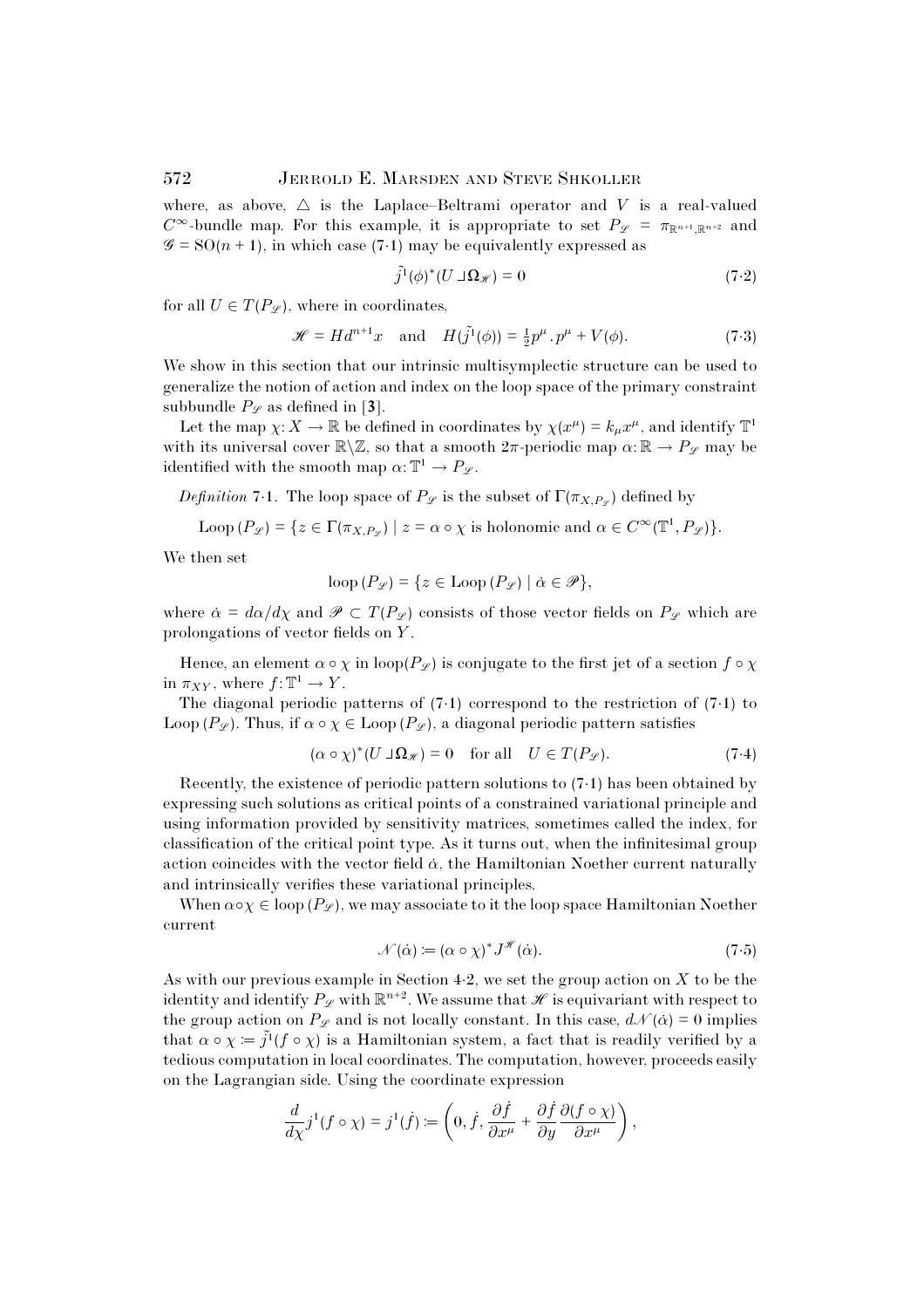which is readily obtained from the definition of the vector field prolongation to  $J^1(Y)$ given in (5·10), we appeal to Corollary 5·1 and check that  $d[j^1(f \circ \chi)^* J^{\mathscr{L}}(j^1(f))] = 0$ . In coordinates, this yields

$$
\begin{aligned}\n&\left\{\left[\frac{\partial L}{\partial y}(j^1(f\circ\chi))-\frac{\partial}{\partial x^\mu}\left(\frac{\partial L}{\partial (f\circ\chi)_\mu}(j^1(f\circ\chi))\right)\right][-\dot{f}\circ(f\circ\chi)]\right.\\&\left.+\frac{\partial L}{\partial y}(j^1(f\circ\chi))(f\circ(f\circ\chi))\right.\\&\left.+\frac{\partial L}{\partial (f\circ\chi)_\mu}(j^1(f\circ\chi))\left[\frac{\partial \dot{f}}{\partial x^\mu}+\frac{\partial \dot{f}}{\partial y}(f\circ\chi)_\mu\right](j^1(f\circ\chi))\right\}d^{n+1}x\end{aligned}
$$

which vanishes if and only if the Lagrangian is equivariant and if  $f \circ \chi$  is a stationary point of  $\int_X \mathscr{L}(j^1(f \circ \chi))$ . Since  $\mathscr{H}$  is equivariant, Lemma 5.2 guarantees that  $\mathscr{L}$  is equivariant as well, and Theorem 3·1 gives us that  $\alpha \circ \chi$  is a Hamiltonian system.

To see that our covariant Noether theory contains the classical constrained variational principle in local coordinates, we make the following observations. Let the 2-forms  $\omega^{(\mu)}$  and the 1-forms  $\kappa^{(\mu)}$  be as defined in Corollary 6.1. By Proposition 6.1, (7·4) is satisfied if and only if

$$
0 = -dH(\alpha \circ \chi) - k_{\mu}(\dot{\alpha} \sqcup \omega^{(\mu)})
$$
  
=  $d[-H(\alpha \circ \chi) - k_{\mu}(\dot{\alpha} \sqcup \kappa^{(\mu)})]$   
:=  $d\mathcal{F}(\dot{\alpha}, \chi)$ .

Thus, as noted in [3],  $\alpha \circ \chi$  is a diagonal periodic pattern if it is the critical point of  $\int_{\mathbb{T}^1} \mathcal{F}(\dot{\alpha}, \chi) d\chi$  (classically, the phase-averaged quantities are considered). From this, we see that the solutions to  $(7.4)$  are the critical points of the phase-averaged Hamiltonian with the additional constraints

$$
\int_{\mathbb{T}^1} [\dot{\alpha} \, \exists \, \kappa^{(\mu)}] d\chi = I_\mu \tag{7.6}
$$

so that the  $k_{\mu}$  are the Lagrange multipliers. In the case that H may be viewed as an implicit function of the  $I_{\mu}$ , we have that

$$
k_\mu = -\frac{\partial H}{\partial I_\mu},
$$

so that the Hessian matrix of H with respect to the level sets  $I_{\mu}$  has components

$$
[\text{Hess}_{I}(H)]_{\mu\nu} = \frac{\partial^2 H}{\partial I_{\mu}\partial I_{\nu}} = \frac{\partial k_{\mu}}{\partial I_{\nu}}.
$$

From the implicit function theorem, a diagonal periodic pattern is non-degenerate if det  $[\text{Hess}_{I}(H)] \neq 0$ . Then the natural definition for the index for such patterns is given by

index( $\alpha$ ) = # negative eigenvalues of  $Hess_I(H)$ .

We refer the reader to [2] for a detailed account and applications.

## 7·2. Stability of water waves

Conservative partial differential equations are often accurate models for water waves, and in this section we will briefly comment upon the connection between our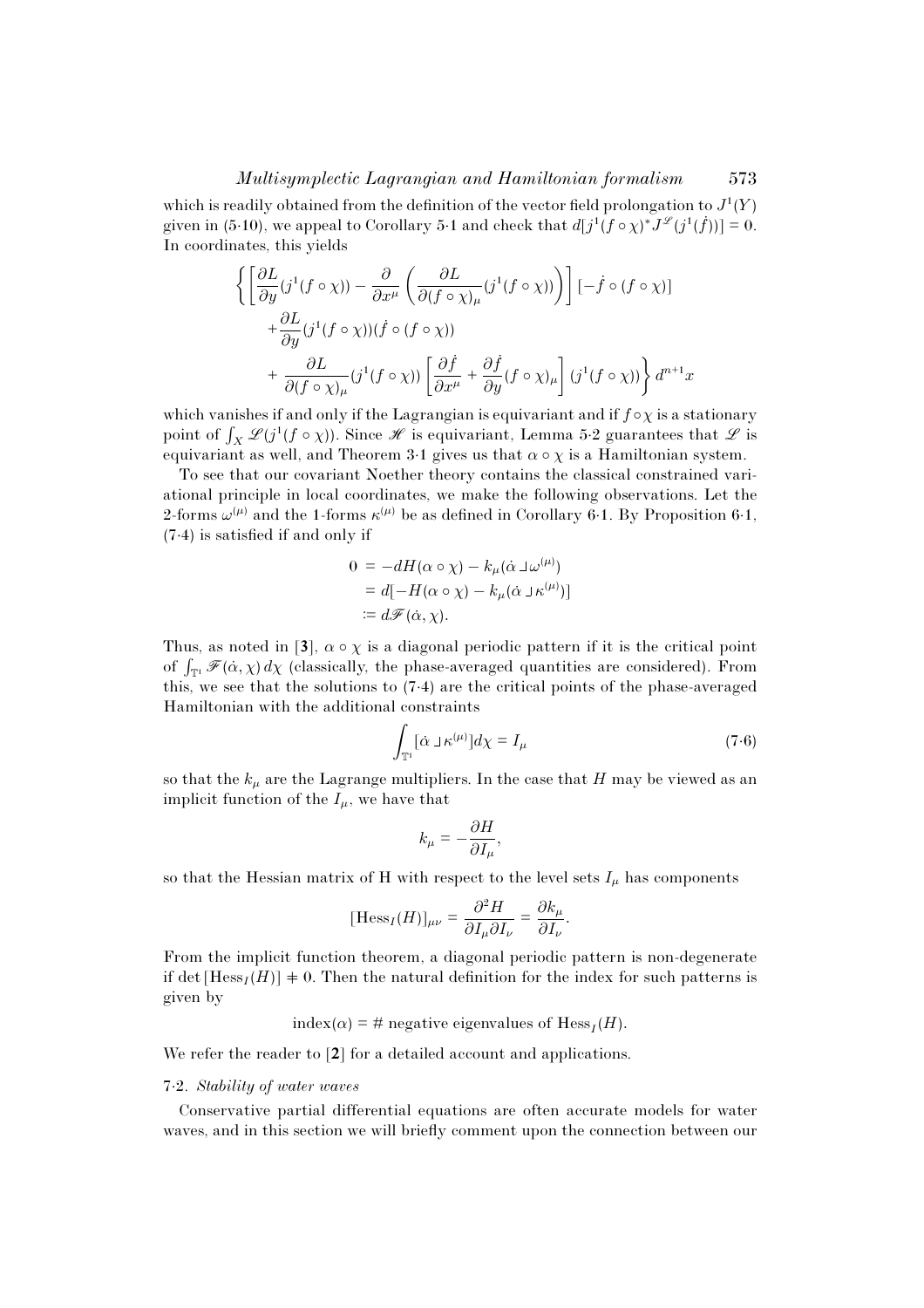covariant Noether theory and the constrained toral variational principles which lead to characterizations of the instabilities of the system. Our brevity is due to the fact that the  $Hess_I(H)$ -matrix is explicitly connected to the linear stability exponents from which we may deduce the behaviour of our solutions and, as we gave a fairly detailed description in the previous section of how this matrix arises from the vanishing of the exterior derivative of the Hamiltonian Noether current, we shall herein only discuss the minor modifications necessary for this theory.

To demonstrate the main ideas, let us consider the the manifolds X, Y and  $P_{\mathscr{L}}$ as given in the previous section and the the partial differential equation defined in (4·4), with corresponding covariant Hamiltonian

$$
\mathscr{H} = \left[\frac{1}{2}\left(\sum_{\mu=1}^n p_\mu^2 - p_0^2\right) - V(\phi)\right]d^{n+1}x.
$$

Unlike the case of pattern formation for which we considered solutions of

$$
\tilde{j}^1(\phi)^*(U \sqcup \Omega_{\mathscr{H}}) = 0 \quad \text{for all} \quad U \in T(P_{\mathscr{L}})
$$
\n
$$
(7 \cdot 7)
$$

restricted to loop ( $P_{\mathscr{L}}$ ), now we restrict consideration to the periodic sections of  $P_{\mathscr{L}}$ , so that  $\tilde{j}^1(\phi)$ :  $\mathbb{T}^{n+1} \to P_{\mathscr{L}}$ . If we make the change of variables  $w^{\mu} = k_{\mu}x^{\mu}$  (no sum), then by Proposition 6·1, periodic solutions of (7·7) are expressed in coordinates by

$$
k_{\mu} \frac{\partial \tilde{j}^{1}(\phi)}{\partial w^{\mu}} \lrcorner \omega^{(\mu)} = -dH(\tilde{j}^{1}(\phi)), \quad (k_{0}, \ldots, k_{n}) \in \mathbb{T}^{n+1}.
$$
 (7.8)

Arguing exactly as we did in the previous section, we may again deduce that the  $k_{\mu}$ are the Lagrange multipliers of the system and thus the Hessian matrix of  $H$  with respect to the level set  $I_\mu$  is identically obtained as for the case of periodic pattern formation. See [4] for a discussion of the relationship between  $Hess<sub>I</sub>(H)$  and the classical linear stability exponents.

Acknowledgements. The authors would like to thank Tom Bridges and Mark Gotay for reading early drafts of the manuscript and making numerous comments and suggestions. S. S. was partly supported by a fellowship from the Cecil H. and Ida M. Green Foundation. J. E. M. was partly supported by the National Science Foundation under Grant DMS-DMS-96 33161 and the Department of Energy under Contract DE-FG0395-ER25251.

#### REFERENCES

- [1] R. ABRAHAM and J. MARSDEN. Foundations of mechanics, Second Edition (Addison-Wesley 1978).
- [2] T. J. Bridges. Periodic patterns, linear instability, symplectic structure and mean-flow dynamics for three-dimensional surface waves. Phil. Trans. R. Soc. Lond. A, 354 (1996), 533–574.
- [3] T. J. BRIDGES. Symplecity, reversibility and elliptic operators. Progress in Nonlinear Diff. Eq., 19 (1996), 1–20.
- [4] T. J. BRIDGES. Multi-symplectic structures and wave propagation. Math. Proc. Camb. Phil. Soc. 121 (1996), 147–190.
- [5] T. J. BRIDGES. Geometric formulation of the conservation of wave action and its implications for signature and the classification of instabilities. Proc. R. Soc. Lond. A (in press).
- [6] F. CANTRIJN, L. A. IBORT and M. DE LEÓN. Hamiltonian structures on multisymplectic manifolds. Rend. Sem. Mat. Torino (in press).